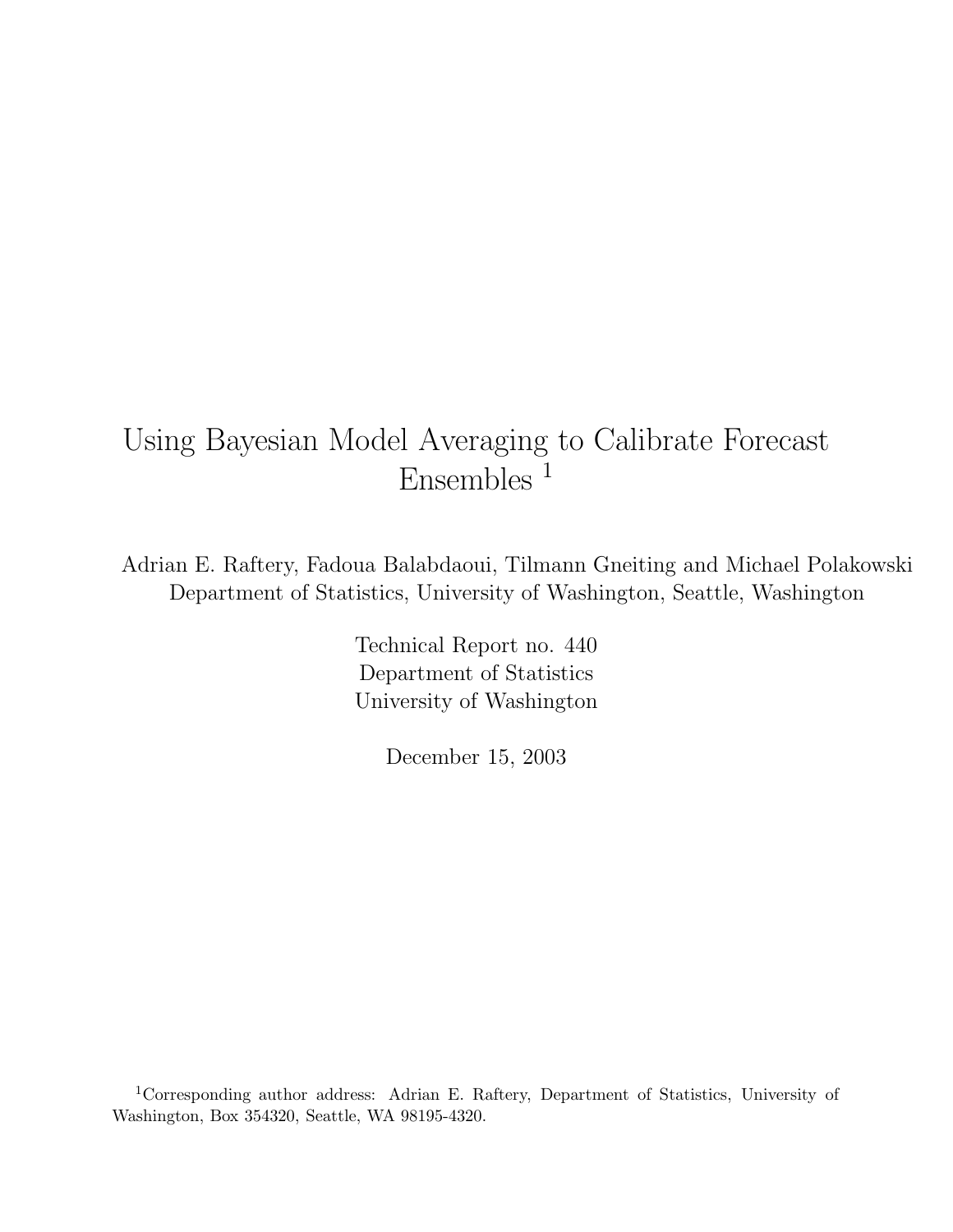| <b>Report Documentation Page</b>                                                                                                                                                                                                                                                                                                                                                                                                                                                                                                                                                                                                                                                                                                                                                                                                                                   |                                                                       |                 |                                                    |                                  | Form Approved<br>OMB No. 0704-0188 |
|--------------------------------------------------------------------------------------------------------------------------------------------------------------------------------------------------------------------------------------------------------------------------------------------------------------------------------------------------------------------------------------------------------------------------------------------------------------------------------------------------------------------------------------------------------------------------------------------------------------------------------------------------------------------------------------------------------------------------------------------------------------------------------------------------------------------------------------------------------------------|-----------------------------------------------------------------------|-----------------|----------------------------------------------------|----------------------------------|------------------------------------|
| Public reporting burden for the collection of information is estimated to average 1 hour per response, including the time for reviewing instructions, searching existing data sources, gathering and<br>maintaining the data needed, and completing and reviewing the collection of information. Send comments regarding this burden estimate or any other aspect of this collection of information,<br>including suggestions for reducing this burden, to Washington Headquarters Services, Directorate for Information Operations and Reports, 1215 Jefferson Davis Highway, Suite 1204, Arlington<br>VA 22202-4302. Respondents should be aware that notwithstanding any other provision of law, no person shall be subject to a penalty for failing to comply with a collection of information if it<br>does not display a currently valid OMB control number. |                                                                       |                 |                                                    |                                  |                                    |
| 1. REPORT DATE<br><b>15 DEC 2003</b>                                                                                                                                                                                                                                                                                                                                                                                                                                                                                                                                                                                                                                                                                                                                                                                                                               |                                                                       | 2. REPORT TYPE  |                                                    | <b>3. DATES COVERED</b>          | 00-12-2003 to 00-12-2003           |
| <b>4. TITLE AND SUBTITLE</b>                                                                                                                                                                                                                                                                                                                                                                                                                                                                                                                                                                                                                                                                                                                                                                                                                                       |                                                                       |                 |                                                    | <b>5a. CONTRACT NUMBER</b>       |                                    |
|                                                                                                                                                                                                                                                                                                                                                                                                                                                                                                                                                                                                                                                                                                                                                                                                                                                                    | <b>Using Bayesian Model Averaging to Calibrate Forecast Ensembles</b> |                 |                                                    | <b>5b. GRANT NUMBER</b>          |                                    |
|                                                                                                                                                                                                                                                                                                                                                                                                                                                                                                                                                                                                                                                                                                                                                                                                                                                                    |                                                                       |                 |                                                    |                                  | 5c. PROGRAM ELEMENT NUMBER         |
| 6. AUTHOR(S)                                                                                                                                                                                                                                                                                                                                                                                                                                                                                                                                                                                                                                                                                                                                                                                                                                                       |                                                                       |                 |                                                    | <b>5d. PROJECT NUMBER</b>        |                                    |
|                                                                                                                                                                                                                                                                                                                                                                                                                                                                                                                                                                                                                                                                                                                                                                                                                                                                    |                                                                       |                 |                                                    | <b>5e. TASK NUMBER</b>           |                                    |
|                                                                                                                                                                                                                                                                                                                                                                                                                                                                                                                                                                                                                                                                                                                                                                                                                                                                    |                                                                       |                 |                                                    | 5f. WORK UNIT NUMBER             |                                    |
| 7. PERFORMING ORGANIZATION NAME(S) AND ADDRESS(ES)<br>University of Washington, Department of Statistics, Box<br>354322, Seattle, WA, 98195-4322                                                                                                                                                                                                                                                                                                                                                                                                                                                                                                                                                                                                                                                                                                                   |                                                                       |                 | 8. PERFORMING ORGANIZATION<br><b>REPORT NUMBER</b> |                                  |                                    |
| 9. SPONSORING/MONITORING AGENCY NAME(S) AND ADDRESS(ES)                                                                                                                                                                                                                                                                                                                                                                                                                                                                                                                                                                                                                                                                                                                                                                                                            |                                                                       |                 |                                                    | 10. SPONSOR/MONITOR'S ACRONYM(S) |                                    |
|                                                                                                                                                                                                                                                                                                                                                                                                                                                                                                                                                                                                                                                                                                                                                                                                                                                                    |                                                                       |                 | <b>11. SPONSOR/MONITOR'S REPORT</b><br>NUMBER(S)   |                                  |                                    |
| 12. DISTRIBUTION/AVAILABILITY STATEMENT<br>Approved for public release; distribution unlimited                                                                                                                                                                                                                                                                                                                                                                                                                                                                                                                                                                                                                                                                                                                                                                     |                                                                       |                 |                                                    |                                  |                                    |
| <b>13. SUPPLEMENTARY NOTES</b><br>The original document contains color images.                                                                                                                                                                                                                                                                                                                                                                                                                                                                                                                                                                                                                                                                                                                                                                                     |                                                                       |                 |                                                    |                                  |                                    |
| 14. ABSTRACT                                                                                                                                                                                                                                                                                                                                                                                                                                                                                                                                                                                                                                                                                                                                                                                                                                                       |                                                                       |                 |                                                    |                                  |                                    |
| <b>15. SUBJECT TERMS</b>                                                                                                                                                                                                                                                                                                                                                                                                                                                                                                                                                                                                                                                                                                                                                                                                                                           |                                                                       |                 |                                                    |                                  |                                    |
| 16. SECURITY CLASSIFICATION OF:<br>17. LIMITATION OF                                                                                                                                                                                                                                                                                                                                                                                                                                                                                                                                                                                                                                                                                                                                                                                                               |                                                                       |                 | 18. NUMBER                                         | 19a. NAME OF                     |                                    |
| a. REPORT<br>b. ABSTRACT<br>c. THIS PAGE<br>unclassified<br>unclassified<br>unclassified                                                                                                                                                                                                                                                                                                                                                                                                                                                                                                                                                                                                                                                                                                                                                                           |                                                                       | <b>ABSTRACT</b> | OF PAGES<br>32                                     | <b>RESPONSIBLE PERSON</b>        |                                    |

**Standard Form 298 (Rev. 8-98)**<br>Prescribed by ANSI Std Z39-18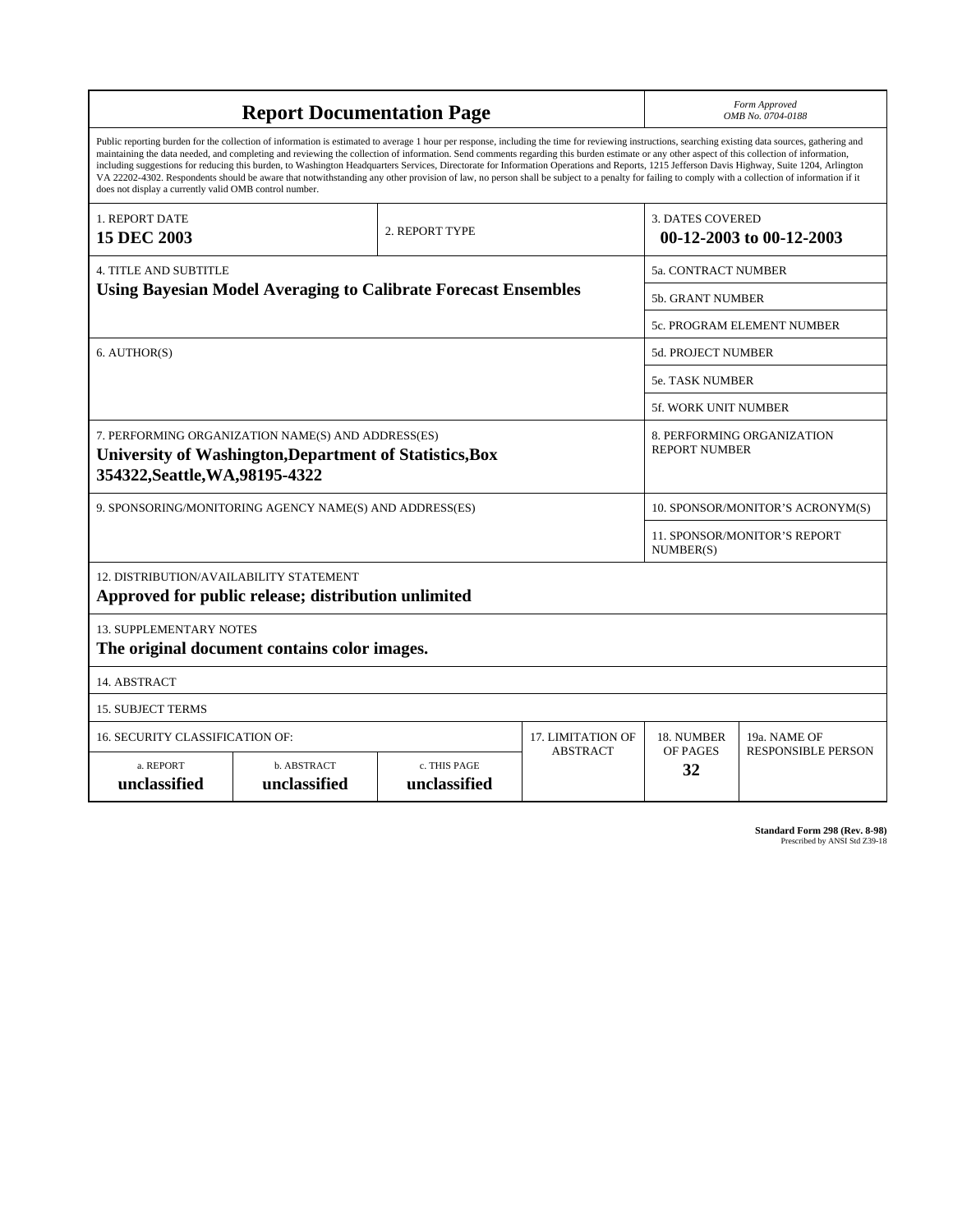#### Abstract

Ensembles used for probabilistic weather forecasting often exhibit a spread-skill relationship, but they tend to be underdispersive. This paper proposes a principled statistical method for postprocessing ensembles based on Bayesian model averaging (BMA), which is a standard method for combining predictive distributions from different sources. The BMA predictive probability density function (PDF) of any quantity of interest is a weighted average of PDFs centered around the individual (possibly bias-corrected) forecasts, where the weights are equal to posterior probabilities of the models generating the forecasts, and reflect the models' skill over the training period. The BMA PDF can be represented as an unweighted ensemble of any desired size, by simulating from the BMA predictive distribution. The BMA weights can be used to assess the usefulness of ensemble members, and this can be used as a basis for selecting ensemble members; this can be useful given the cost of running large ensembles.

The BMA predictive variance can be decomposed into two components, one corresponding to the between-forecast variability, and the second to the within-forecast variability. Predictive PDFs or intervals based solely on the ensemble spread incorporate the first component but not the second. Thus BMA provides a theoretical explanation of the tendency of ensembles to exhibit a spread-skill relationship but yet to be underdispersive.

The method was applied to 48-hour forecasts of sea-level pressure in the Pacific Northwest in January–June, 2000 using the University of Washington MM5 mesoscale ensemble. The predictive PDFs were much better calibrated than the raw ensemble, the BMA forecasts were sharp in that 90% BMA prediction intervals were 62% shorter on average than those produced by sample climatology. As a byproduct, BMA yields a deterministic point forecast, and this had RMSE 11% lower than any of the ensemble members, and 6% lower than the ensemble mean. Similar results were obtained for forecasts of surface temperature.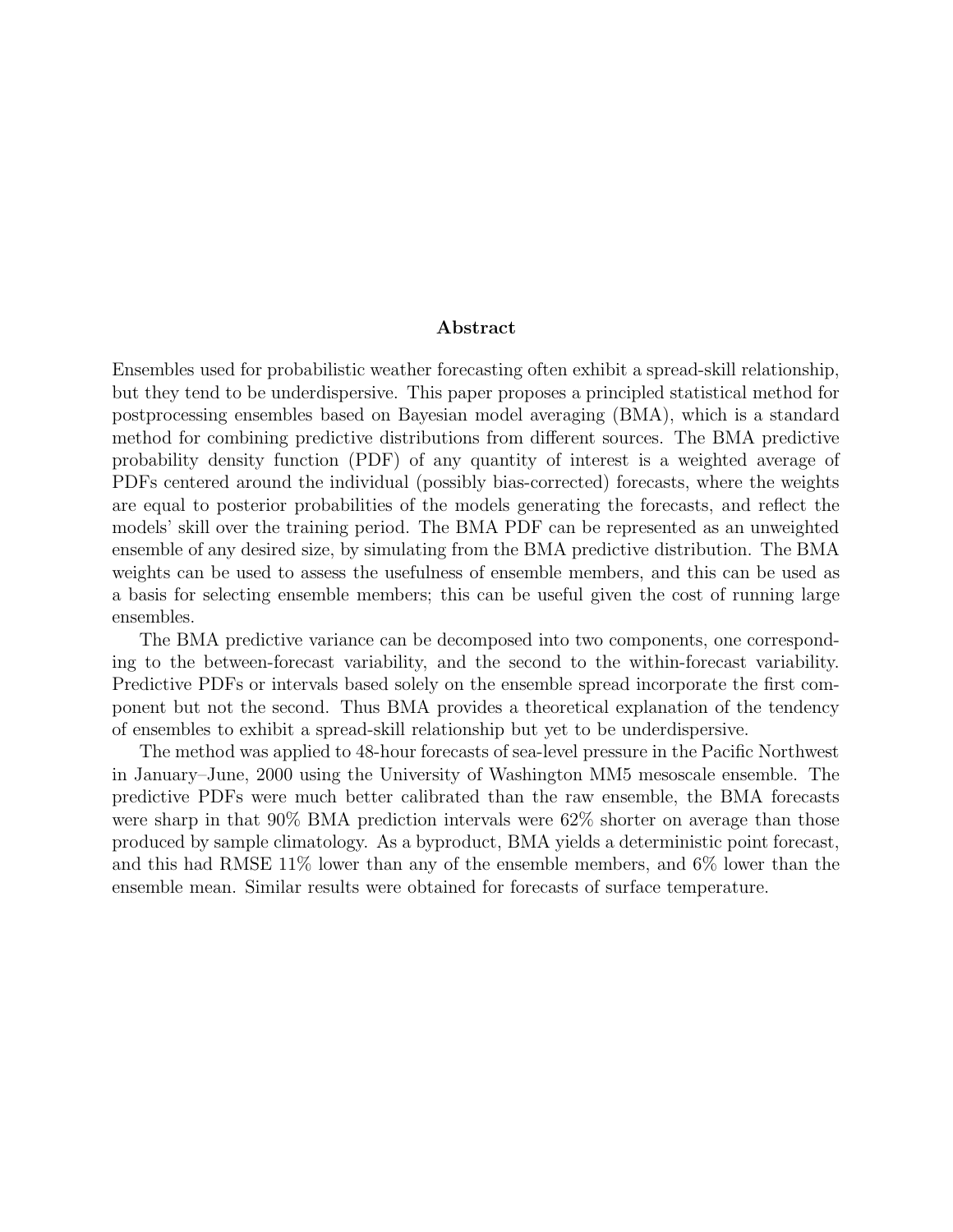# Contents

|             | 1 Introduction                                                                 |               |
|-------------|--------------------------------------------------------------------------------|---------------|
| $2^{\circ}$ | <b>Bayesian Model Averaging</b>                                                | 5             |
|             |                                                                                | 5             |
|             | b. Estimation by Maximum Likelihood and the EM Algorithm $\dots \dots \dots$   | - 6           |
|             | c. The BMA Predictive Variance Decomposition and the Spread-Skill Relationship | 8             |
|             |                                                                                | 9             |
| 3           | Results                                                                        | 12            |
|             |                                                                                | 12            |
|             |                                                                                | 14            |
|             | c. Selecting Ensemble Members: Results for a Reduced Ensemble                  | 19            |
|             |                                                                                | <sup>20</sup> |
| 4           | Discussion                                                                     | 21            |

# List of Figures

| $\mathbf{1}$   | Spread-Skill Relationship for Daily Average Absolute Errors in Sea-Level Pres-                                                                                                                                                 |                |
|----------------|--------------------------------------------------------------------------------------------------------------------------------------------------------------------------------------------------------------------------------|----------------|
|                | sure Forecast residence in the contract of the contract of the contract of the contract of the contract of the contract of the contract of the contract of the contract of the contract of the contract of the contract of the | $\overline{2}$ |
| 2              | Verification Rank Histogram for the UW Ensemble 48-Hour Forecasts of Sea-                                                                                                                                                      |                |
|                |                                                                                                                                                                                                                                | 3              |
| 3              | BMA Predictive PDF and its Five Components for an Example Forecast of                                                                                                                                                          |                |
|                |                                                                                                                                                                                                                                | 10             |
| $\overline{4}$ | Ensemble of 100 Equally Likely Values from the BMA PDF for the Example                                                                                                                                                         |                |
|                |                                                                                                                                                                                                                                | 11             |
| $\frac{5}{2}$  | BMA Probabilistic 48-Hour Forecast of Sea-Level Pressure for the Pacific                                                                                                                                                       |                |
|                | Northwest, February 23, 2000. Contour plots of (a) BMA deterministic fore-                                                                                                                                                     |                |
|                | cast; (b) BMA margin of error; (c) Lower and (d) upper bound of the BMA                                                                                                                                                        |                |
|                |                                                                                                                                                                                                                                | 13             |
| 6              | Comparison of Training Period Lengths for Sea-Level Pressure BMA Forecast                                                                                                                                                      | 15             |
|                | Calibration Rank Histogram for Bayesian Model Averaging for Sea-Level Pres-                                                                                                                                                    |                |
|                | sure                                                                                                                                                                                                                           | 16             |
| 8              | Bayesian Model Averaging Weights for the Five Models Over the Evaluation                                                                                                                                                       |                |
|                |                                                                                                                                                                                                                                | 18             |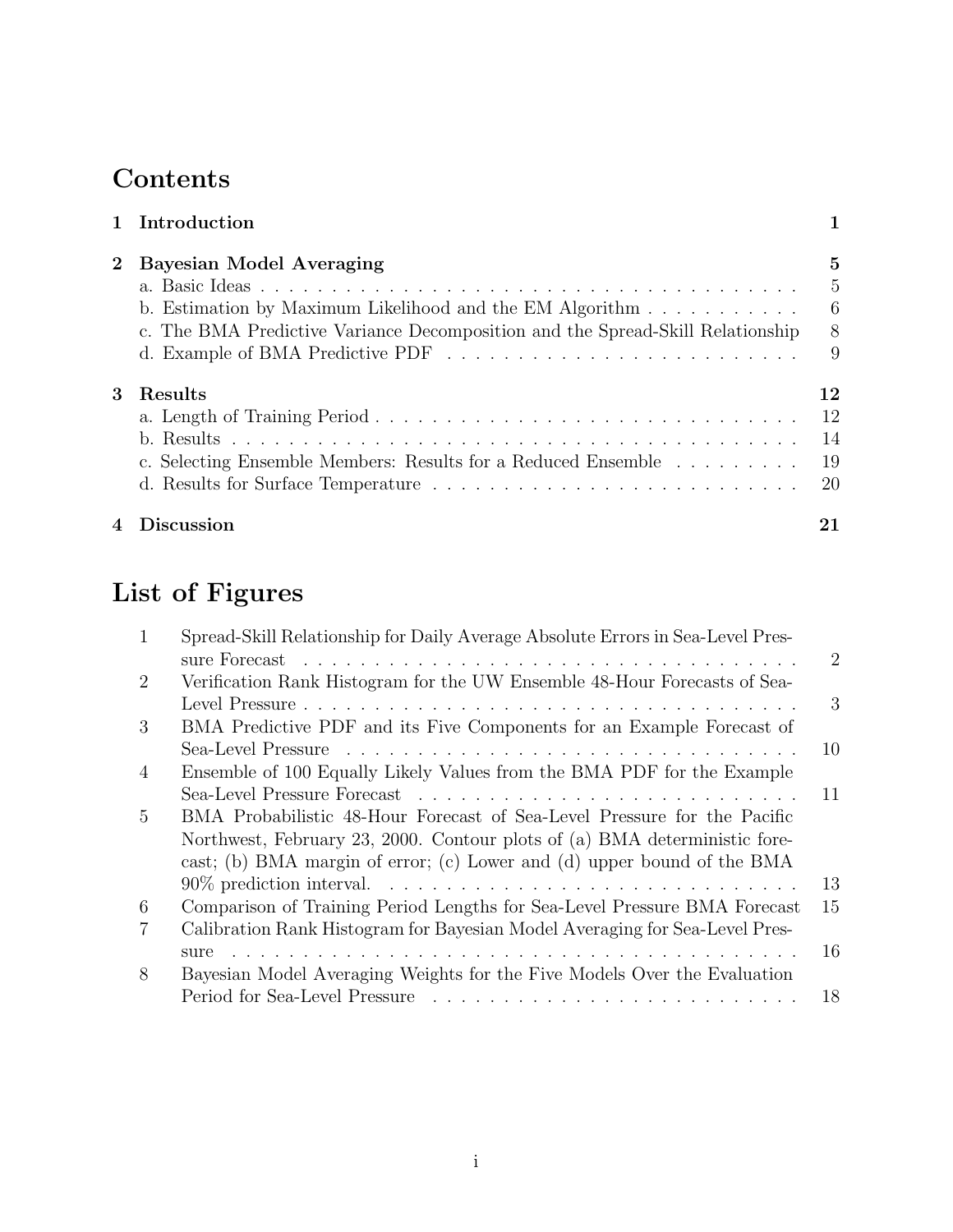# List of Tables

| $\mathbf{1}$  | One Example Forecast: UW-MM5 Ensemble Forecasts, Bias-Corrected Fore-       |     |
|---------------|-----------------------------------------------------------------------------|-----|
|               | casts, BMA Weights, and Verifying Observation.                              | 10  |
| 2             | Coverage of Prediction Intervals for Sea-Level Pressure $(\%)$              | 17  |
| $\mathcal{S}$ | Average Width of Prediction Intervals for Sea-Level Pressure                | -19 |
| 4             | RMSEs of Deterministic Forecasts for Sea-Level Pressure                     | -19 |
| $5^{\circ}$   | Comparison of BMA PDFs from the Five-Member Ensemble and the Reduced        |     |
|               | Three-Member Ensemble for Sea-Level Pressure                                | -20 |
| 6             | Coverage of Prediction Intervals for Surface Temperature $(\%) \dots \dots$ | 21  |
| 7             | Average Width of Prediction Intervals for Surface Temperature               | -21 |
| 8             | RMSEs of Deterministic Forecasts for Surface Temperature 22                 |     |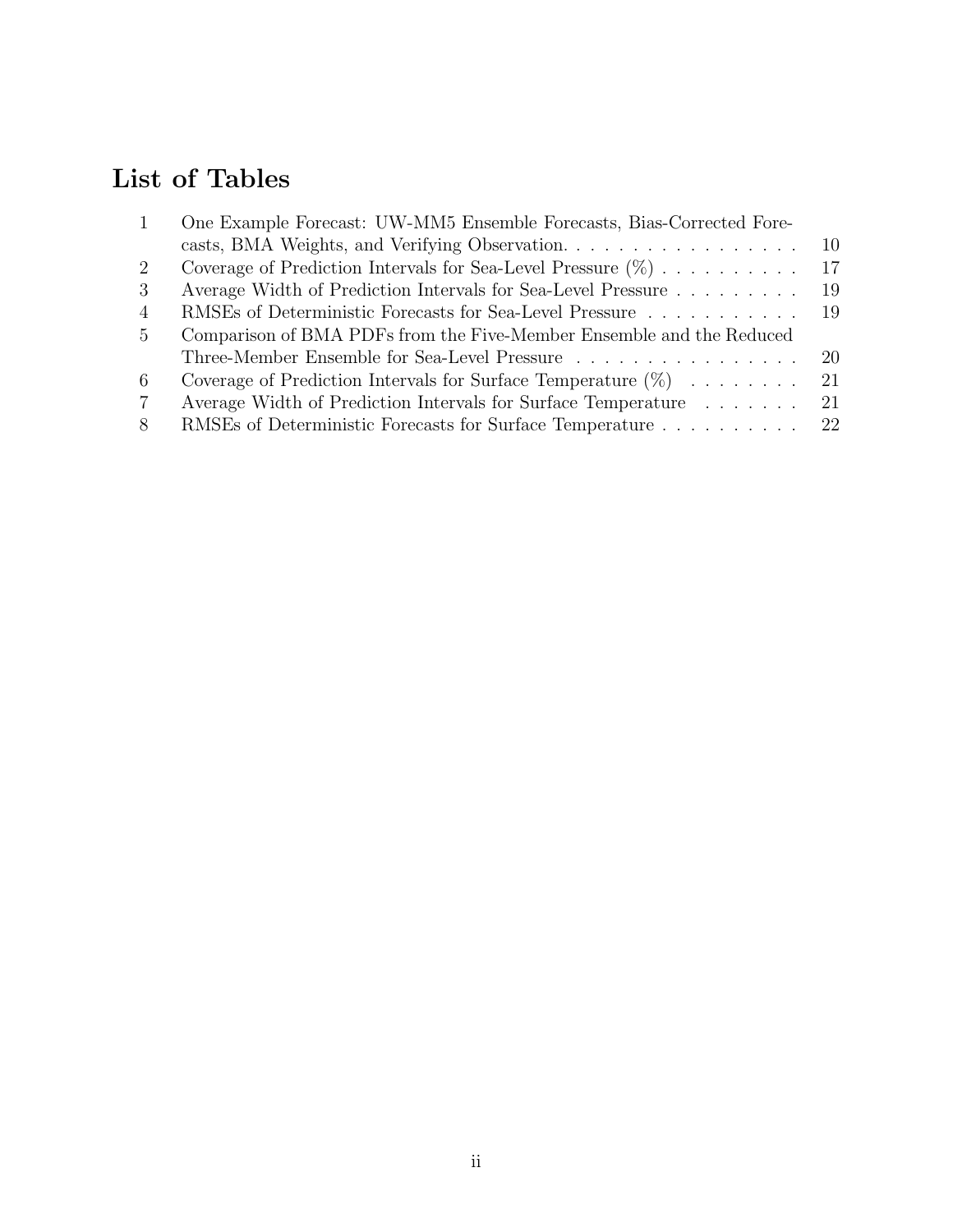## 1 Introduction

The dominant approach to probabilistic weather forecasting has been the use of ensembles in which a model is run several times with different initial conditions or model physics (Epstein 1969; Leith 1974). Ensembles based on global models have been found useful for medium-range probabilistic forecasting (Toth and Kalnay 1993; Molteni, Buizza, Palmer, and Petroliagis 1996; Houtekamer and Derome 1995; Hamill, Snyder, and Morss 2000). Typically the ensemble mean outperforms all or most of the individual ensemble members, and in some studies a spread-skill relationship has been observed, in which the spread in the ensemble forecasts is correlated with the magnitude of the forecast error. Often, however, the ensemble is underdispersive and thus not calibrated.

Here we focus on short-range mesoscale forecasting. Several authors have studied the use of a synoptic ensemble, the 15-member NCEP Eta-RSM ensemble, for short-range forecasting (Hamill and Colucci 1997; Hamill and Colucci 1998; Stensrud, Brooks, Du, Tracton, and Rogers 1999). As was the case for medium-range forecasting, the ensemble mean was more skillful for short-range forecasting than the individual ensemble members, but the spreadskill relationship was weak. The first short-range mesoscale ensemble forecasting experiment was SAMEX (Hou, Kalnay, and Droegemeier 2001). This found that the ensemble mean was more skillful than the individual forecasts, and that there was a significant spread-skill relationship, with a correlation on the order of 0.4. However, the ensemble was not well calibrated; see Figures 8 and 9 of Hou, Kalnay, and Droegemeier (2001).

Grimit and Mass (2002) described the University of Washington mesoscale short-range ensemble system for the Pacific Northwest — hereafter referred to as the UW ensemble. This is a five-member multianalysis ensemble consisting of different runs of the MM5 model, in which initial conditions are taken from different operational centers. The UW ensemble was run at 36km and 12km grid spacing, while the NCEP SREF has been run at 48km. Like other authors, Grimit and Mass (2002) found the ensemble mean to be more skillful than the individual forecasts, and they reported a stronger spread-skill correlation than other studies, ranging up to 0.6. Figure 1 is a scatterplot showing the spread-skill relationship for sea-level pressure for the UW ensemble for the same period as that on which Grimit and Mass (2002)'s report was based, namely January–June, 2000. The spread-skill correlation for daily average absolute errors, averaging spatially across the Pacific Northwest, was 0.42, which was highly statistically significant. However, the verification rank histogram for the same data, shown in Figure 2, shows the ensemble to be underdispersive and hence uncalibrated. In this case, the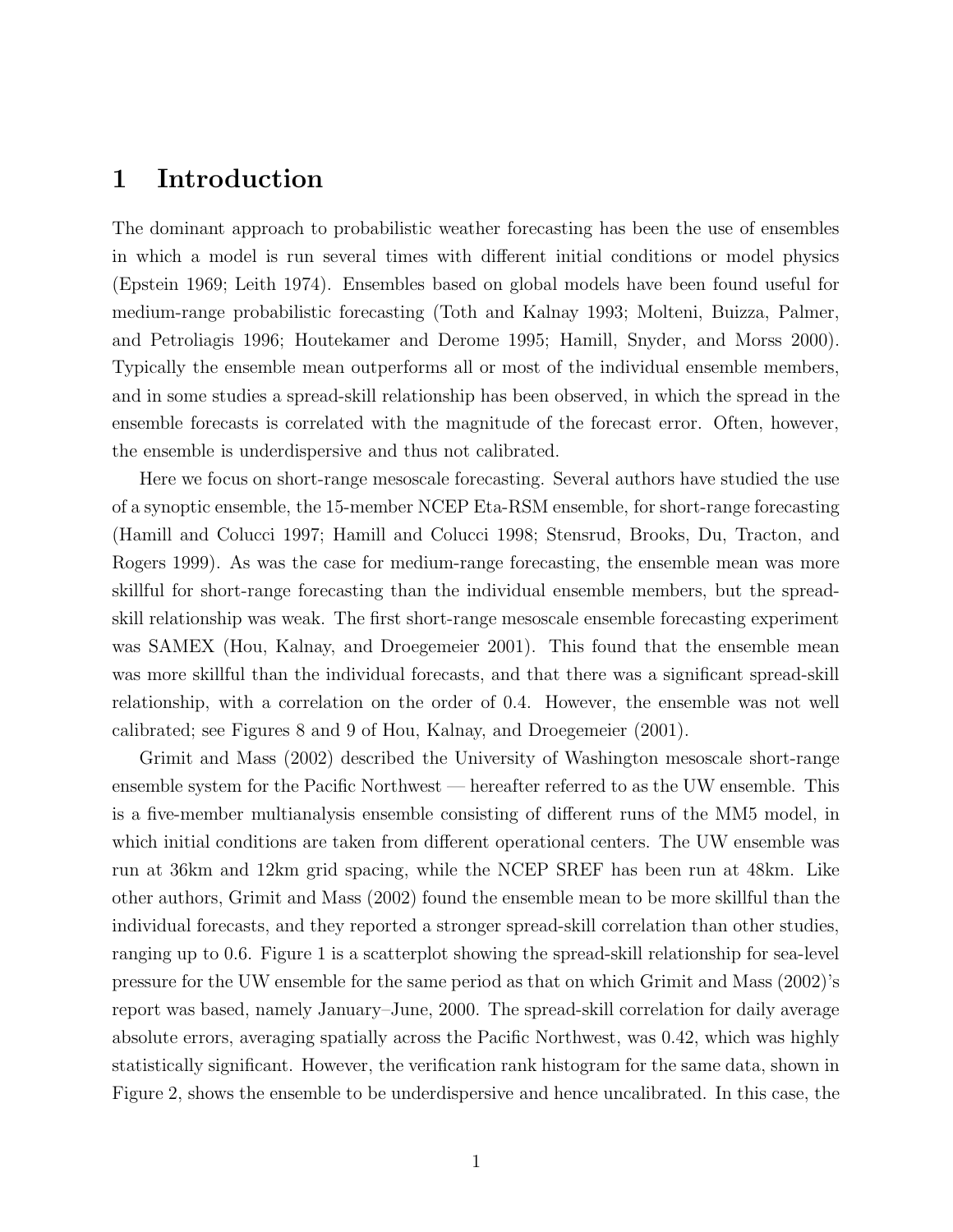

Figure 1: Spread-Skill Relationship for Daily Average Absolute Errors in the 48-hour Forecast of Sea-Level Pressure in the UW Ensemble, January-June, 2000. The vertical axis shows the daily average of the absolute errors of the ensemble mean forecast, and the horizontal axis shows the daily average of the difference between the highest and lowest forecasts in the ensemble. The solid line is the least-squares regression line. The correlation is 0.42, and is highly statistically significant.

ensemble range based on five members would contain 4/6, or 66.7% of the observed values if the ensemble were calibrated, i.e. if the ensemble forecasts were a sample from the predictive probability density function (PDF), whereas in fact it contained only 51% of them.

This behavior — an ensemble that yields a significant spread-skill relationship and useful predictions of forecast skill, and yet is uncalibrated — is not unique to the UW ensemble, as we have noted, and may seem contradictory. On reflection, though, it is not so surprising. There are several sources of uncertainty in numerical weather forecasts, including uncertainty about initial conditions, lateral boundary conditions, model physics, as well as discretization and integration methods. Most ensembles capture only some of these uncertainties, and then probably only partially. Thus it seems inevitable that ensembles based purely on perturbing initial and lateral boundary conditions, model physics and integration models will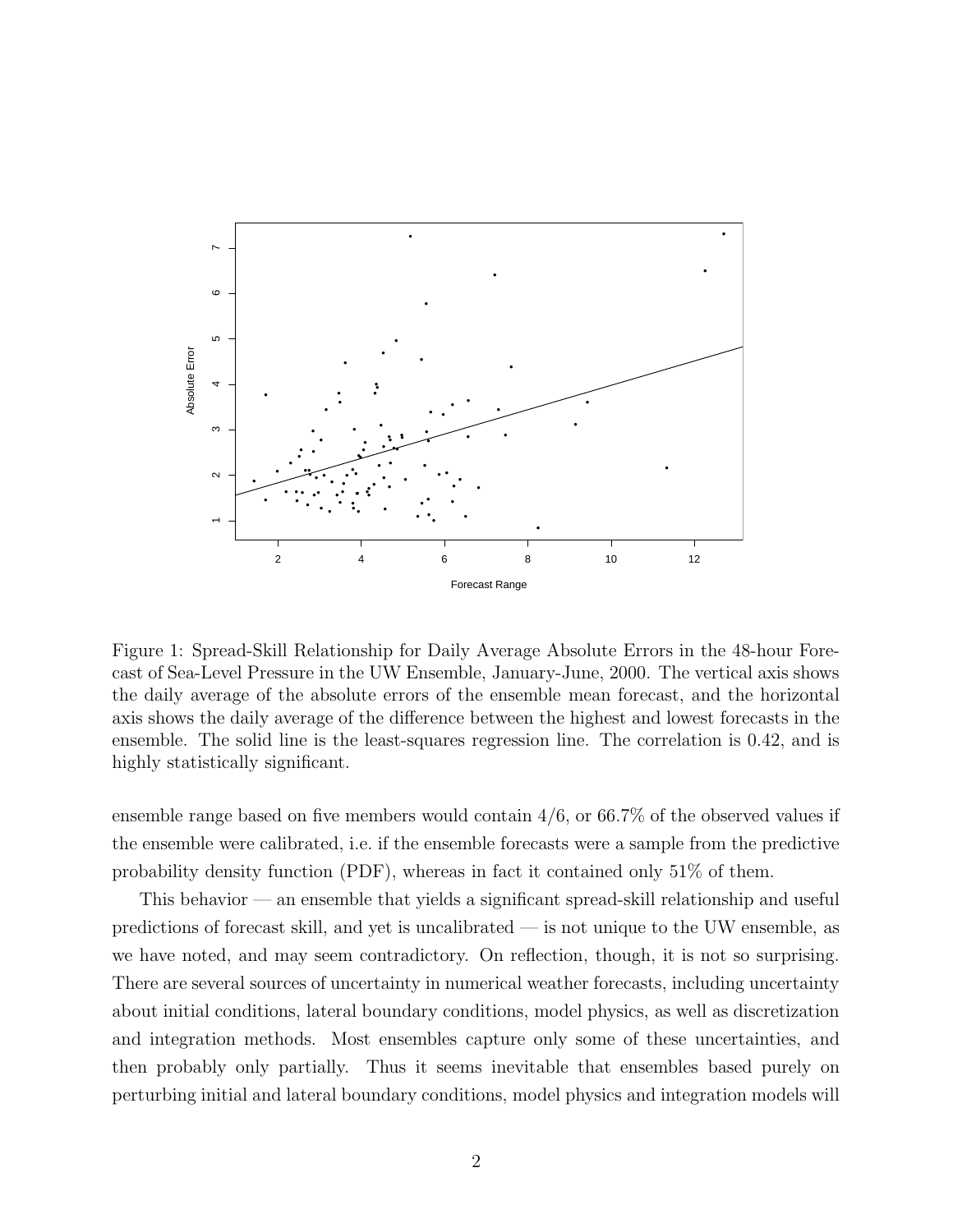

Figure 2: Verification Rank Histogram for the UW Ensemble 48-Hour Forecasts of Sea-Level Pressure, January-June, 2000.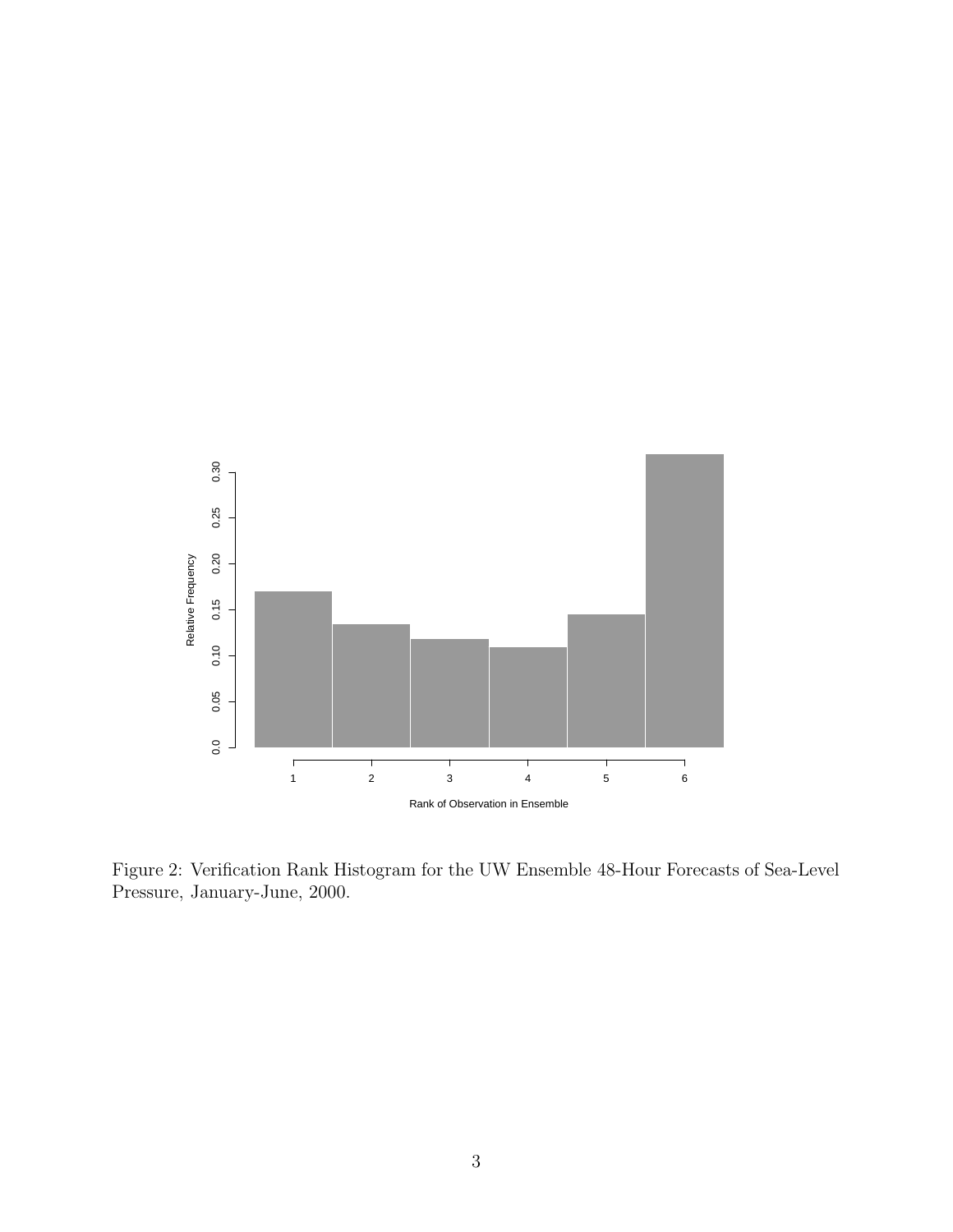be underdispersive to some extent. Because they do capture some of the important sources of uncertainty, however, it is reasonable to expect a significant spread-skill relationship, even when the ensemble is uncalibrated. To obtain a calibrated forecast PDF, therefore, it seems necessary to carry out some form of statistical post-processing, as suggested by Hamill and Colucci (1997, 1998).

Our goal in this article is to propose an approach to obtaining calibrated and sharp predictive PDFs of future weather quantities or events from the output of ensembles that may not be themselves calibrated. By calibrated we mean simply that intervals or events that we declare to have probability  $P$  happen a proportion  $P$  of the time on average in the long run. Sharpness is a function of the widths of prediction intervals. For example, a 90% prediction interval verifying at a given time and place is defined by a lower bound and an upper bound, such that the probability that the verifying observation lies between the two bounds is declared to be 90%. By sharp we mean that prediction intervals are narrower on average than those obtained from climatology. Clearly, the sharper the better. We adopt the principle that the goal of probabilistic forecasting is to maximize sharpness subject to calibration (Gneiting, Raftery, Balabdaoui, and Westveld 2003).

To achieve this, we propose a principled statistical approach to postprocessing ensemble forecasts, based on Bayesian Model Averaging (BMA). This is a standard statistical approach to inference in the presence of multiple competing statistical models, and has been widely applied in the social and health sciences; here we extend it to forecasts from dynamical models. In BMA, the overall forecast PDF is a weighted average of forecast PDFs based on each of the individual forecasts; the weights are the estimated posterior model probabilities and reflect the models' forecast skill in the training period. The weights can also provide a basis for selecting ensemble members: when they are small there is little to be lost by removing the corresponding ensemble member. This can be useful given the computational cost of running ensembles.

The BMA deterministic forecast is just a weighted average of the forecasts (possibly bias-corrected) from the ensemble. The BMA forecast PDF can be written as an analytic expression, and it can also be represented as an equally weighted ensemble of any desired size, by simulating potential observations from the forecast PDF. The BMA forecast variance decomposes into two components, corresponding to between-model and within-model variance. The ensemble spread captures only the first component. This decomposition provides a theoretical explanation and quantification of the behavior observed in several ensembles, in which a significant spread-skill relationship coexists with a lack of calibration.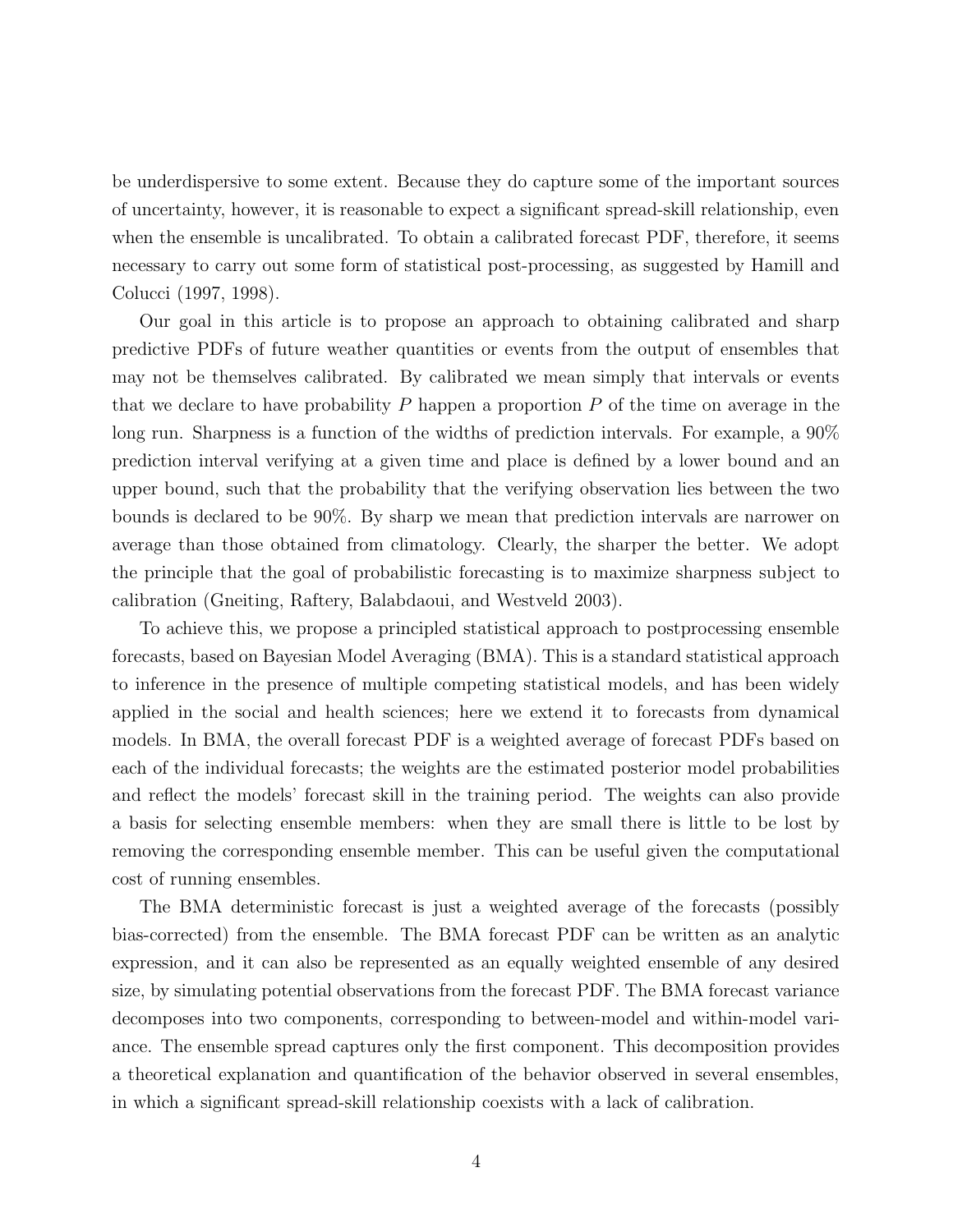In section 2 we describe BMA, show how the BMA model can be estimated using the EM algorithm, and give an example of BMA in action. In section 3 we give BMA results for the UW ensemble, and in section 4 we make some concluding remarks. While our experiments are with the UW ensemble, i.e. a mesoscale, single-model, multi-analysis ensemble system, the idea applies to other situations, including synoptic, perturbed observations, singular vector, bred and multi-model ensembles, with small changes, as indicated below.

## 2 Bayesian Model Averaging

#### a. Basic Ideas

Standard statistical analysis, such as, for example, regression analysis, typically proceeds conditionally on one assumed statistical model. Often this model has been selected from among several possible competing models for the data, and the data analyst is not sure that it is the best one. Other plausible models could give different answers to the scientific question at hand. This is a source of uncertainty in drawing conclusions, and the typical approach, that of conditioning on a single model deemed to be "best", ignores this source of uncertainty, thus underestimating uncertainty.

Bayesian model averaging (Leamer 1978; Kass and Raftery 1995; Hoeting, Madigan, Raftery, and Volinsky 1999) overcomes this problem by conditioning, not on a single "best" model, but on the entire ensemble of statistical models first considered. In the case of a quantity y to be forecast on the basis of training data  $y<sup>T</sup>$  using K statistical models  $\{M_1, \ldots, M_K\}$ , the law of total probability tells us that the forecast PDF,  $p(y)$ , is given by

$$
p(y) = \sum_{k=1}^{K} p(y|M_k)p(M_k|y^T),
$$
\n(1)

where  $p(y|M_k)$  is the forecast PDF based on model  $M_k$  alone, and  $p(M_k|y^T)$  is the posterior probability of model  $M_k$  being correct given the training data, and reflects how well model  $M_k$  fits the training data. The posterior model probabilities add up to one, so that  $\sum_{k=1}^{K} p(M_k|y^T) = 1$ , and they can thus be viewed as weights. The BMA PDF is a weighted average of the PDFs given the individual models, weighted by their posterior model probabilities. BMA possesses a range of theoretical optimality properties and has shown good performance in a variety of simulated and real data situations (Raftery and Zheng 2003).

We now extend BMA from statistical models to dynamical models. The basic idea is that for any given forecast there is a "best" model, but we do not know what it is, and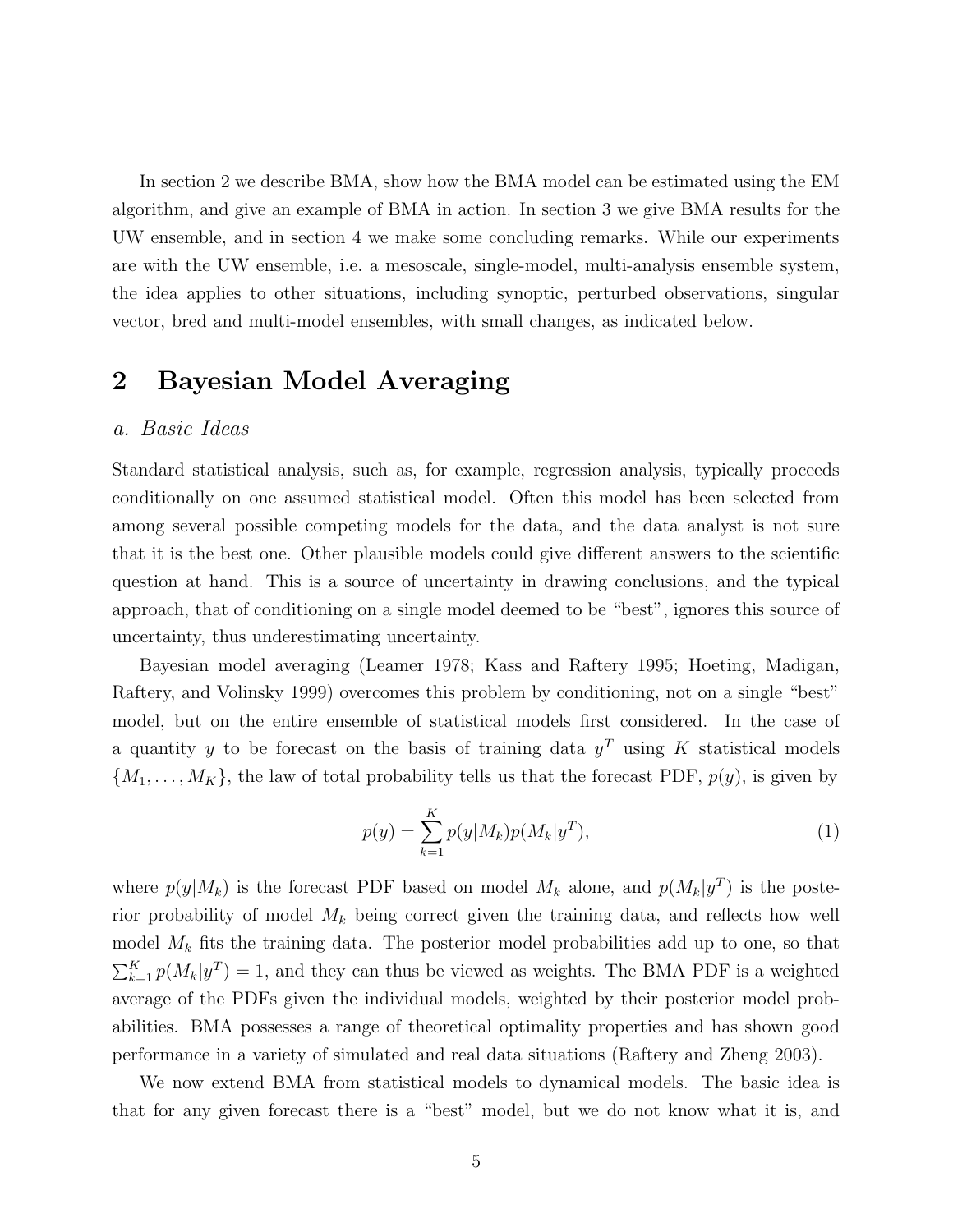our uncertainty about the best model is quantified by BMA. Once again, we denote by  $y$ the quantity to be forecast. Each deterministic forecast,  $f_k$ , can be bias-corrected, yielding a bias-corrected forecast  $f_k$ . The forecast  $f_k$  is then associated with a conditional PDF,  $g_k(y|\tilde{f}_k)$ , which can be interpreted as the conditional PDF of y conditional on  $\tilde{f}_k$ , given that  $f_k$  is the best forecast in the ensemble. The BMA predictive model is then

$$
p(y|f_1, ..., f_K) = \sum_{k=1}^{K} w_k g_k(y|\tilde{f}_k),
$$
\n(2)

where  $w_k$  is the posterior probability of forecast k being the best one, and is based on forecast k's skill in the training period. The  $w_k$ 's are probabilities and so they add up to 1, i.e.  $\sum_{k=1}^{K} w_k = 1$ . We will describe how to estimate  $w_k$  in the next subsection.

When forecasting temperature and sea-level pressure, it often seems reasonable to approximate the conditional PDF by a normal distribution centered at  $\tilde{f}_k$ , so that  $g_k(y|\tilde{f}_k)$  is a normal PDF with mean  $\tilde{f}_k$  and an ensemble-member-specific standard deviation,  $\sigma_k$ . We denote this situation by

$$
y|\tilde{f}_k \sim N(\tilde{f}_k, \sigma_k^2),\tag{3}
$$

and we will describe how to estimate  $\sigma_k^2$  in the next subsection. In that case, the BMA predictive mean is just the conditional expectation of  $y$  given the forecasts, namely

$$
E[y|f_1, ..., f_K] = \sum_{k=1}^{K} w_k \tilde{f}_k.
$$
 (4)

This can be viewed as a deterministic forecast in its own right, and can be compared with the individual forecasts in the ensemble or the ensemble mean.

### b. Estimation by Maximum Likelihood and the EM Algorithm

For convenience, we restrict attention to the situation where the conditional PDFs are approximated by normal distributions. This seems to be reasonable for some variables, such as temperature and sea level pressure, but not for others, such as wind speed and precipitation; other distributions would be needed for the latter. The basic ideas carry across directly to other distributions also. We now consider how to estimate the model parameters,  $w_k$  and  $\sigma_k^2$ ,  $k = 1, \ldots, K$ , on the basis of training observational data. We denote the set of BMA model parameters to be estimated by  $\theta$ . We denote space and time by subscripts s and t, so that  $f_{kst}$  denotes the kth forecast in the ensemble for place s and time t, and  $y_{st}$  denotes the corresponding verification. Here we will take the forecast horizon to be fixed; in practice we will estimate different models for each forecast horizon.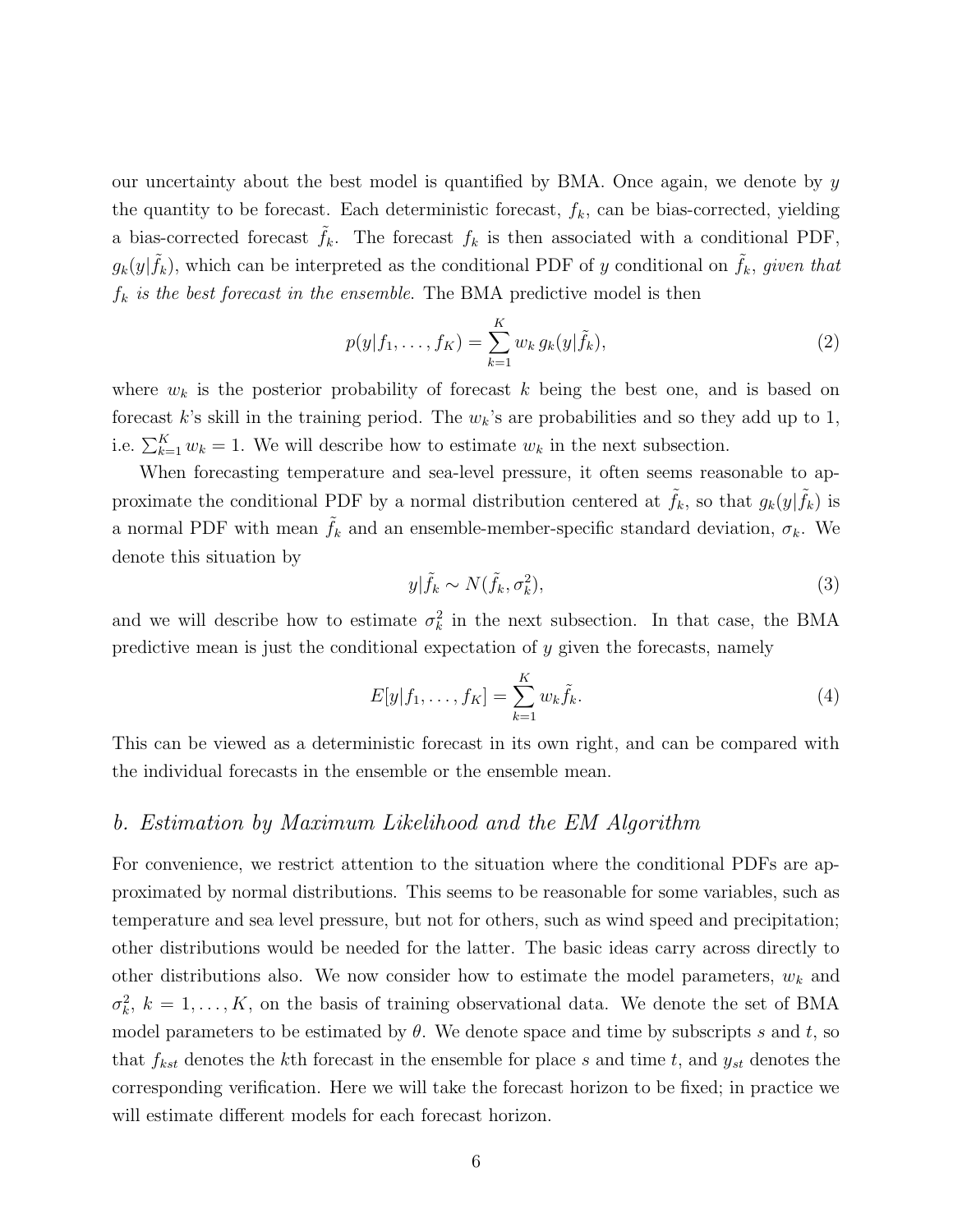We estimate  $\theta$  by maximum likelihood (Fisher 1922) from the training data. The likelihood function is defined as the probability of the training data given  $\theta$ , viewed as a function of  $\theta$ . The maximum likelihood estimator is the value of  $\theta$  that maximizes the likelihood function, i.e. the value of the parameter under which the observed data were most likely to have been observed. The maximum likelihood estimator has many optimality properties (Casella and Berger 2001).

It is convenient to maximize the logarithm of the likelihood function (or log-likelihood function) rather than the likelihood function itself, for reasons of both algebraic simplicity and numerical stability; the same parameter value that maximizes one also maximizes the other. The log-likelihood function for model (2) is

$$
\ell(\theta) = \sum_{s,t} \log \left( \sum_{k=1}^K w_k g_k(y_{st} | \tilde{f}_{kst}) \right), \tag{5}
$$

where the summation is over values of s and t that index observations in the training set. This cannot be maximized analytically, and it is complex to maximize numerically using direct nonlinear maximization methods such as Newton-Raphson and its variants. Instead, we maximize it using the expectation-maximization, or EM algorithm (Dempster, Laird, and Rubin 1977; McLachlan and Krishnan 1997).

The EM algorithm is a method for finding the maximum likelihood estimator when the problem can be recast in terms of "missing data" such that, if we knew the missing data, the estimation problem would be straightforward. The missing data do not have to be actual data that are missing; instead, they are often latent or unobserved quantities, knowledge of which would simplify the estimation problem. The BMA model (2) is a finite mixture model (McLachlan and Peel 2000). Here we introduce "missing data"  $z_{kst}$  where  $z_{kst} = 1$ if ensemble member k is the best forecast for verification place s and time t, and  $z_{kst} = 0$ otherwise. For each  $(s,t)$ , only one of  $\{z_{1st}, \ldots, z_{Kst}\}\$ is equal to 1; the others are all zero.

The EM algorithm is iterative, and alternates between two steps, the E (or expectation) step, and the M (or maximization) step. It starts with an initial guess,  $\theta^{(0)}$ , for the parameter vector  $\theta$ . In the E step, the  $z_{kst}$  are estimated given the current guess for the parameters; the estimates of the  $z_{kst}$  are not necessarily integers, even though the true values are 0 or 1. In the M step,  $\theta$  is estimated given the current values of the  $z_{kst}$ .

For the normal BMA model given by (2) and (3), the E step is

$$
\hat{z}_{kst}^{(j)} = \frac{g(y_{st}|\tilde{f}_{kst}, \sigma_k^{(j-1)})}{\sum_{i=1}^K g(y_{st}|\tilde{f}_{ist}, \sigma_i^{(j-1)})},\tag{6}
$$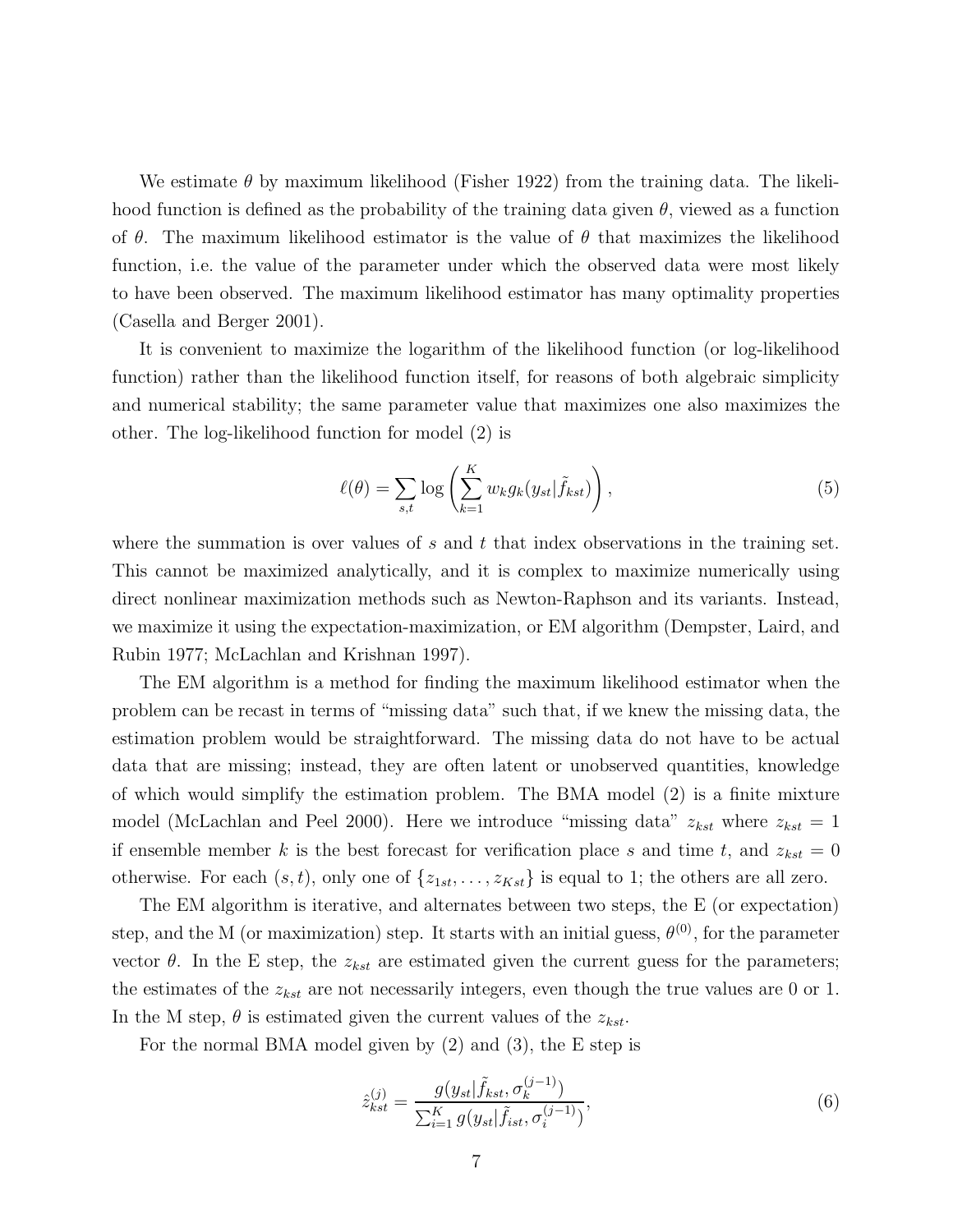where the superscript j refers to the jth iteration of the EM algorithm, and  $g(y_{st}|\tilde{f}_{kst}, \sigma_k^{(j-1)})$  $\binom{(J-1)}{k}$ is a normal density with mean  $\tilde{f}_{kst}$  and standard deviation  $\sigma_k^{(j-1)}$  $\binom{(J-1)}{k}$  evaluated at  $y_{st}$ . The M step then consists of estimating the  $w_k$  and the  $\sigma_k$  using as weights the current estimates of  $z_{kst}$ , i.e.  $\hat{z}_{kst}^{(j)}$ . Thus

$$
w_k^{(j)} = \frac{1}{n} \sum_{s,t} \hat{z}_{kst}^{(j)},
$$
  

$$
\sigma_k^{2(j)} = \frac{\sum_{s,t} \hat{z}_{kst}^{(j)} (y_{st} - \tilde{f}_{kst})^2}{\sum_{s,t} \hat{z}_{kst}^{(j)}}
$$

,

where *n* is the number of observations (i.e. of distinct values of  $(s,t)$ ).

The E and M steps are then iterated to convergence, which we defined as changes no greater than some small tolerances in any of the log-likelihood, the parameter values, or the  $\hat{z}_{kst}^{(j)}$  in one iteration. The log-likelihood is guaranteed to increase at each EM iteration (Wu 1983), which implies that in general it converges to a local maximum of the likelihood. Convergence to a global maximum cannot be guaranteed, so the solution reached by the algorithm can be sensitive to the starting values. Starting values based on past experience usually give good solutions.

In our implementation, the training set consists of forecasts and observations for the previous m days. We will discuss the choice of m later.

## c. The BMA Predictive Variance Decomposition and the Spread-Skill Relationship

The BMA predictive variance of  $y_{st}$  given the ensemble of forecasts can be written as

$$
\text{Var}(y_{st}|\tilde{f}_{1st}, \dots, \tilde{f}_{Kst}) = \sum_{k=1}^{K} w_k \left( \tilde{f}_{kst} - \sum_{i=1}^{K} w_i \tilde{f}_{ist} \right)^2 + \sum_{k=1}^{K} w_k \sigma_k^2 \tag{7}
$$

(Raftery 1993). The right-hand side has two terms, the first of which summarizes betweenforecast spread, and the second measures the expected uncertainty conditional on one of the forecasts being best. We can summarize this verbally as

Predictive Variance = Between-Forecast Variance + Within-Forecast Variance.  $(8)$ 

The first term represents the ensemble spread. Thus one would expect to see a spreadskill relationship, since the predictive variance includes the spread as a component. But it also implies that using the ensemble spread alone would underestimate uncertainty, because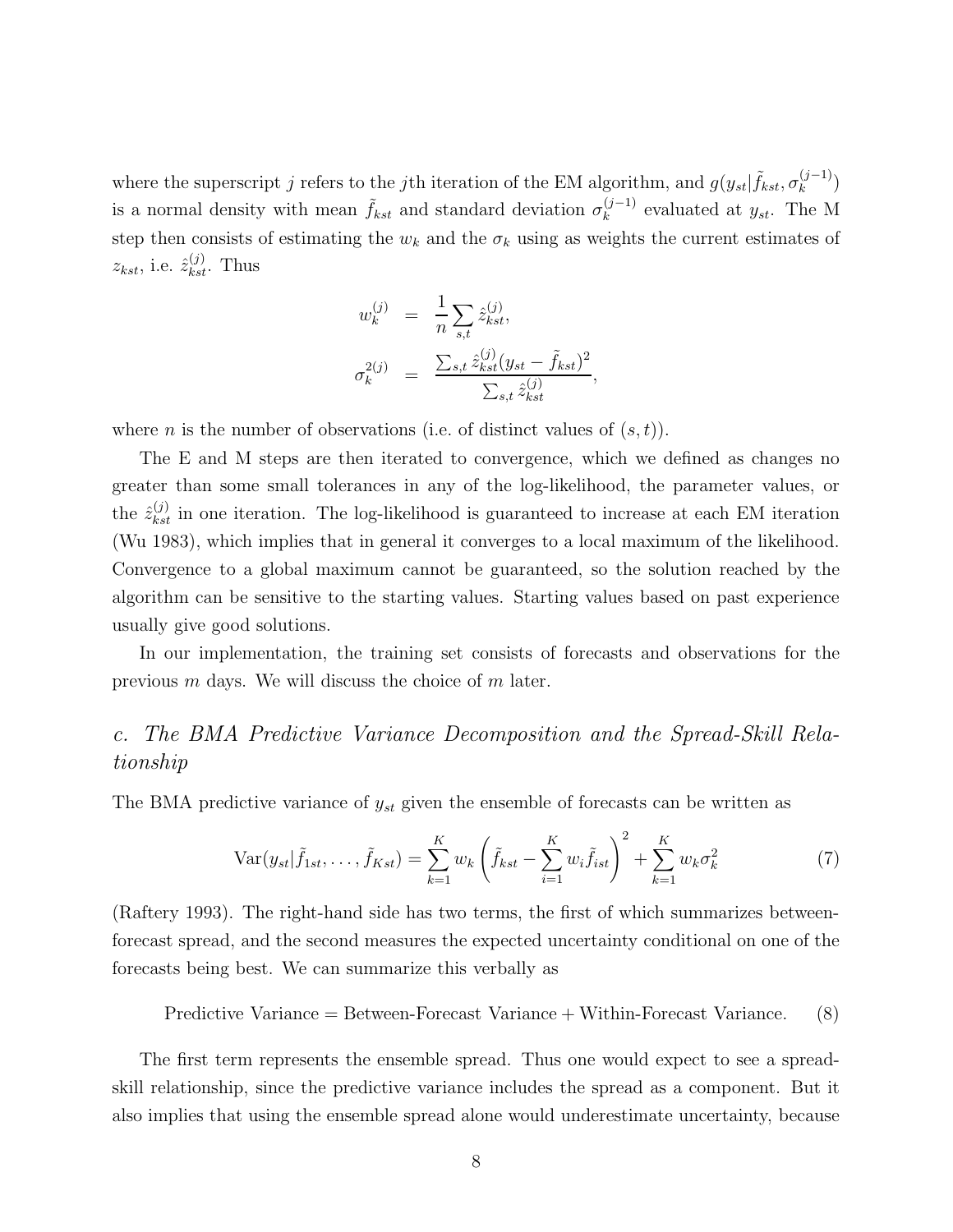it ignores the second term on the right-hand side of (7) or (8). The second term would be zero only if the best forecast were always exact, which is not the case.

Thus BMA predicts a spread-skill relationship, but also predicts ensembles to be underdispersive. This is exactly what we observed in the UW ensemble, and it is also the case in other ensembles. BMA provides a theoretical framework for understanding these apparently contradictory phenomena.

## d. Example of BMA Predictive PDF

To illustrate the operation of BMA, we first describe the prediction of just one quantity at one place and time; later we will give aggregate performance results. We consider the 48 hour forecast of sea-level pressure near Powell River, B.C., Canada, initialized at 0000 UTC on February 23, 2000 and verifying at 0000 UTC on February 25, 2000. As described below, a 40-day training period was used, in this case consisting of forecasts and observations in the 0000 UTC cycle from January 14 to February 23, 2000. A simple linear bias correction was applied, with the coefficients estimated from the training period.

Table 1 shows the forecasts and the bias-corrected forecasts, the BMA weights, and the observation for the five members of the UW MM5 ensemble. There was strong disagreement among the ensemble members: four of the five forecasts were in close agreement with one another, while the forecast obtained with the CMC-GEM initialization differed from all the others by at least 11 mb. The verifying observation turned out to be outside the ensemble range, as happened for 49% of the cases in our dataset. The four forecasts that agreed closely were far from the verification, while the "outlying" CMC-GEM-MM5 forecast was close, and its bias-corrected version was very close indeed. The highest BMA weight was for the CMC-GEM-MM5 forecast, which also turned out to be the best forecast in this case.

Figure 3 shows the BMA predictive PDF. This PDF (shown as the thick curve in the figure), is a weighted sum of five normal PDFs (the components are the five thin lines). The distribution is multimodal, reflecting the disagreement between the forecasts. In particular, the broad right mode is centered around the bias-corrected CMC-GEM-MM5 forecast, which is far from the others. The observation fell within the 90% BMA prediction interval, even though it was outside the ensemble range.

The BMA PDF can also be represented as an unweighted ensemble of any size desired, simply by simulating from the predictive distribution  $(2)$ . To simulate M values from the distribution (2), one can proceed as follows: Repeat M times: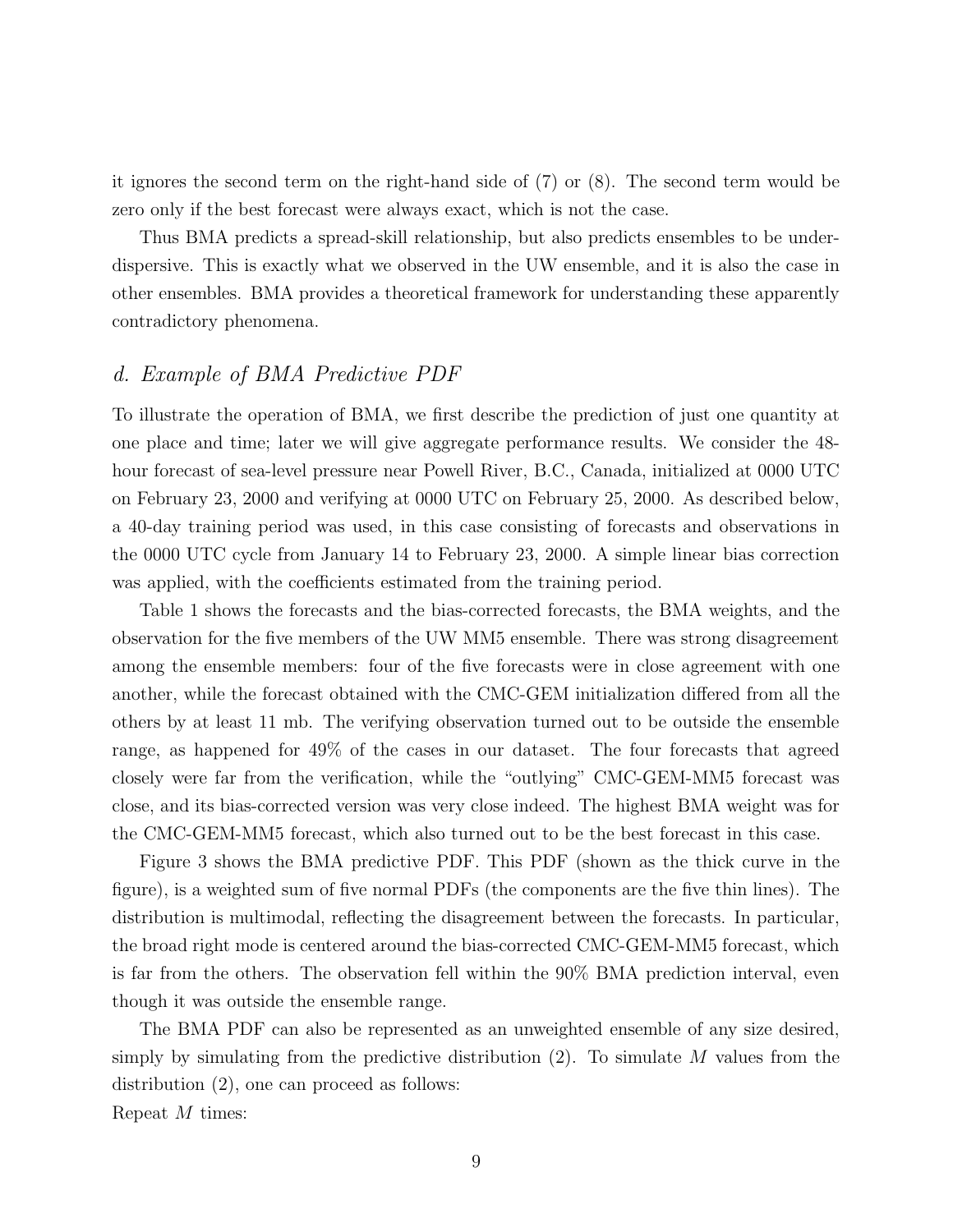Table 1: Forty-Eight Hour UW-MM5 Ensemble Forecasts of Sea-Level Pressure at Powell River, B.C. Initialized at 0000 UTC on February 23, 2000, Bias-Corrected Forecasts, BMA Weights, and Verifying Observation. The ensemble members are shown in increasing order of forecast value.

| MM5 Initialization      | ETA    | NGM    | <b>NOGAPS</b> | AVN    | GEM    |
|-------------------------|--------|--------|---------------|--------|--------|
| (Source)                | (NCEP) | (NCEP) | (FNMOC)       | (NCEP) | (CMC)  |
| Forecast                | 991.5  | 993.6  | 995.7         | 996.8  | 1007.8 |
| Bias-corrected forecast | 992.5  | 994.2  | 1001.1        | 998.9  | 1009.5 |
| BMA weight              | .18    | .27    | .19           | .03    | .32    |
| Observation             |        |        | 1009.7        |        |        |



Figure 3: BMA Predictive PDF (thick curve) and its Five Components (thin curves) for the 48-Hour Sea-Level Pressure Forecast at Power River, B.C., Initialized at 0000 UTC on February 23, 2000. Also shown are the ensemble member forecasts and range (solid horizontal line and bullets), the BMA 90% prediction interval (dotted lines), and the verifying observation (solid vertical line).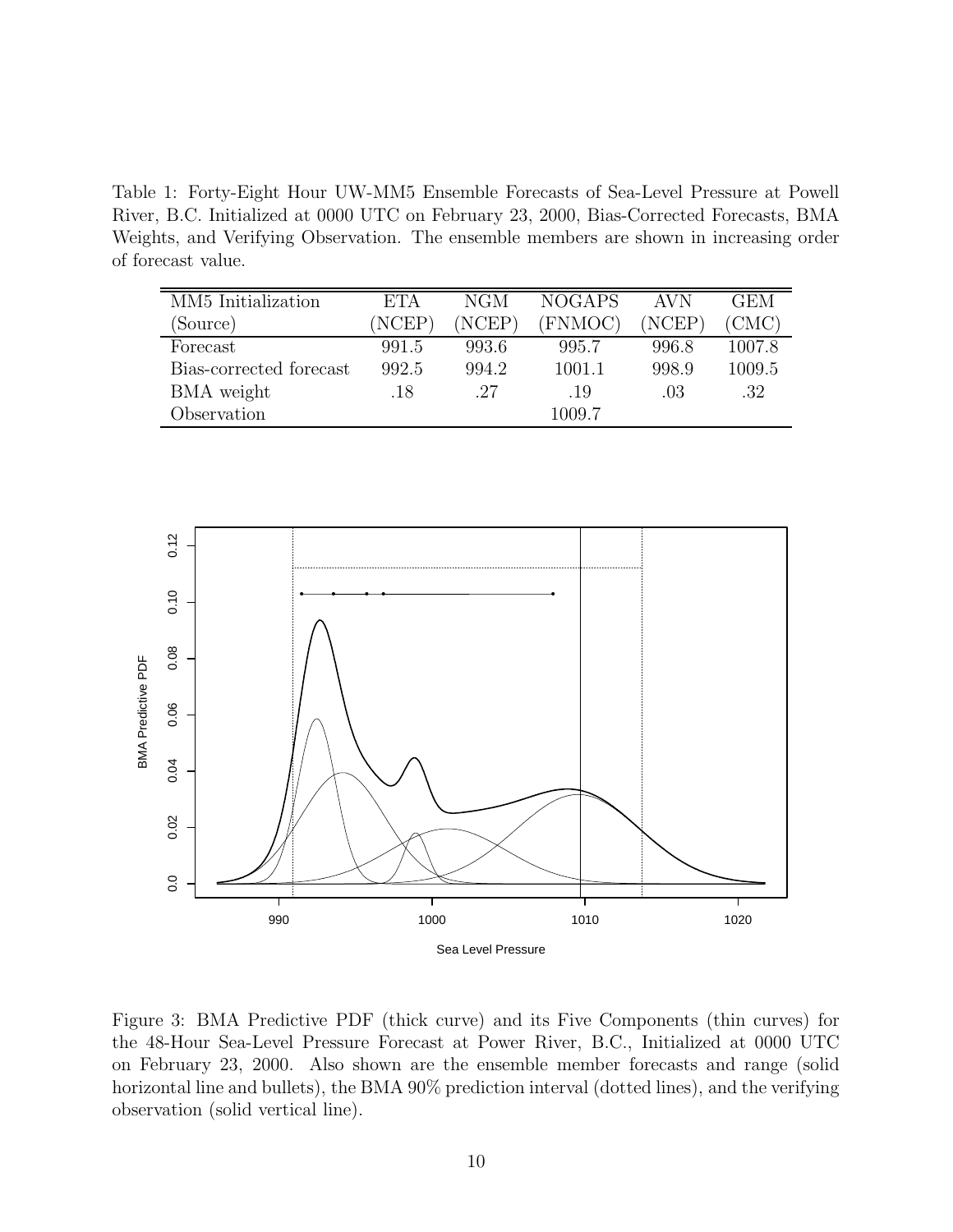

Figure 4: Ensemble of 100 Equally Likely Values from the BMA PDF (2) for the Powell River Sea-Level Pressure Forecast. Also shown are the ensemble member forecasts and range (solid horizontal line and bullets), the BMA 90% prediction interval (dotted lines), and the verifying observation (solid vertical line).

1. Generate a value of k from the numbers  $\{1, \ldots, K\}$  with probabilities  $\{w_1, \ldots, w_K\}$ .

2. Generate a value of y from the PDF  $g_k(y|\tilde{f}_k)$ . In the present case this will be a  $N(\tilde{f}_k, \sigma_k^2)$ distribution.

Figure 4 shows a BMA ensemble of size  $M = 100$  generated in this way. In this case, 88 of the 100 ensemble members lay within the exact 90% prediction interval. This differs from the expected number of 90, but the difference is well within the range of what would be observed by chance.

Figure 5 shows the BMA probabilistic 48-hour forecast of sea-level pressure for the same day for the entire Pacific Northwest. Figure 5(a) shows the deterministic BMA forecast. Figure 5(b) shows the margin of error of the 90% prediction interval, defined as half the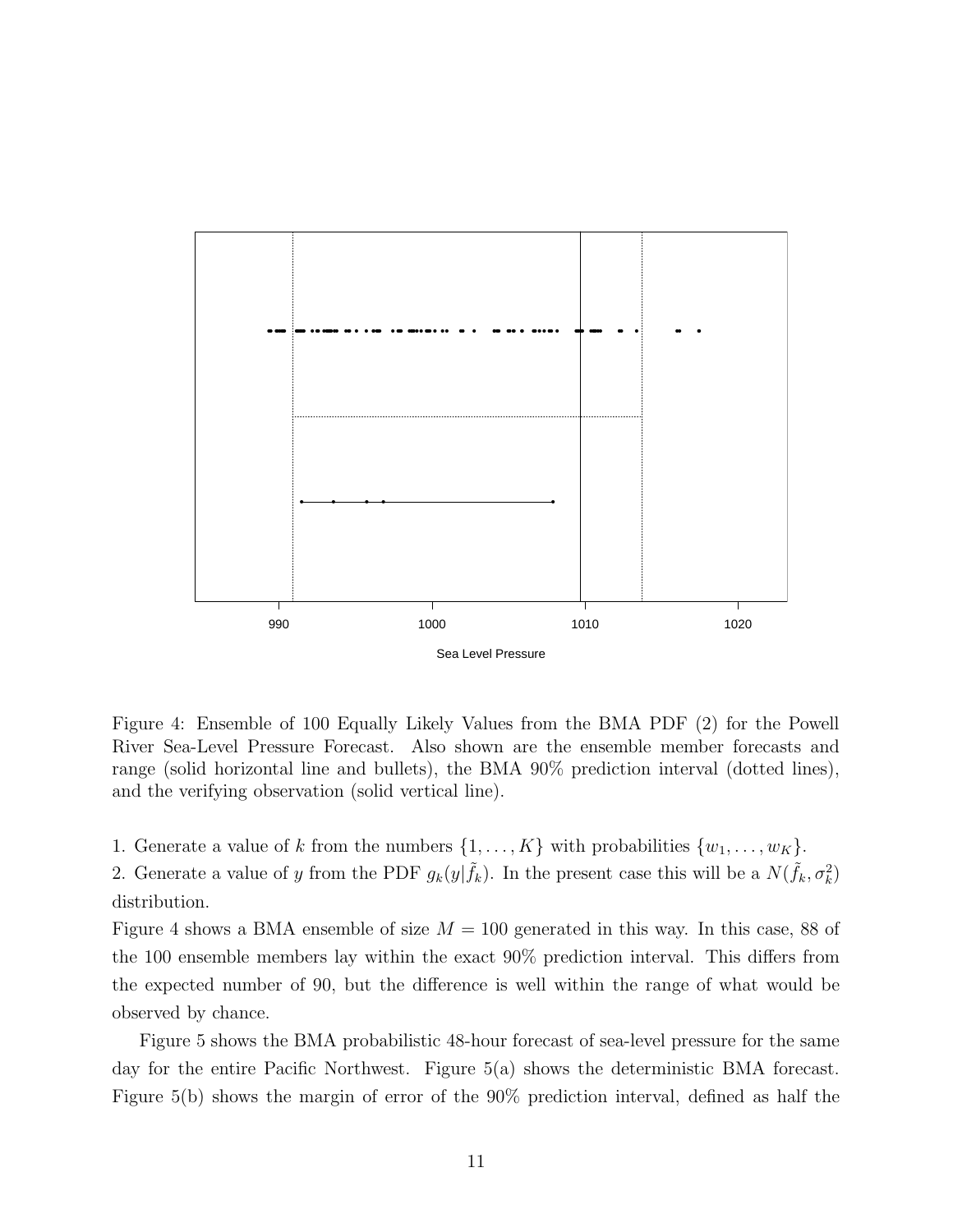width of the interval. Roughly speaking, the prediction interval is approximately equal to the deterministic forecast plus or minus the margin of error, and the margin of error indicates where the uncertainty is greatest. A comparison to Table 3 shows that this was a day with unusually high forecast uncertainty. Figures  $5(c)$  and (d) display the lower and upper bounds of the 90% prediction intervals. These four plots show one way to summarize a probabilistic forecast.

## 3 Results

We now give results of the application of BMA to 48-hour sea-level pressure forecasts in the Pacific Northwest for the 0000 UTC cycle in January–June 2000, using the UW-MM5 ensemble described by Grimit and Mass (2002). The unit used is the millibar (mb). We first describe how we chose the length of the training period, then we give the main results, and finally we outline how the results could be used to select the members of a possibly reduced ensemble. We also give summary results for surface temperature over the same period.

### a. Length of Training Period

How many days should be used in the training period to estimate the BMA weights, variances and bias correction coefficients? There is a trade-off here, and no automatic way of making it. Both weather patterns and model specification change over time, and there is advantage to using a short training period so as to be able to adapt rapidly to such changes. In particular, the relative performance of the models changes. On the other hand, the longer the training period, the better the BMA parameters are estimated.

In making our choice, we were guided by the principle that probabilistic forecasting methods should be designed to maximize sharpness subject to calibration, i.e. to make the prediction intervals as short as possible subject to their having the right coverage (Gneiting, Raftery, Balabdaoui, and Westveld 2003). We also tend towards making the training period as short as possible so as to be able to adapt as quickly as possible to the changing relative performance of ensemble members, lengthening it only if doing so seems to yield a clear advantage.

Here we focus on 90% prediction intervals. We considered training periods of lengths 10, 20, . . ., 100 calendar days. For comparability, the same verifications were used in evaluating all the training periods, so the verifications for the first 100 days were not used. For some days the data were missing (Grimit and Mass 2002), so that the effective number of days in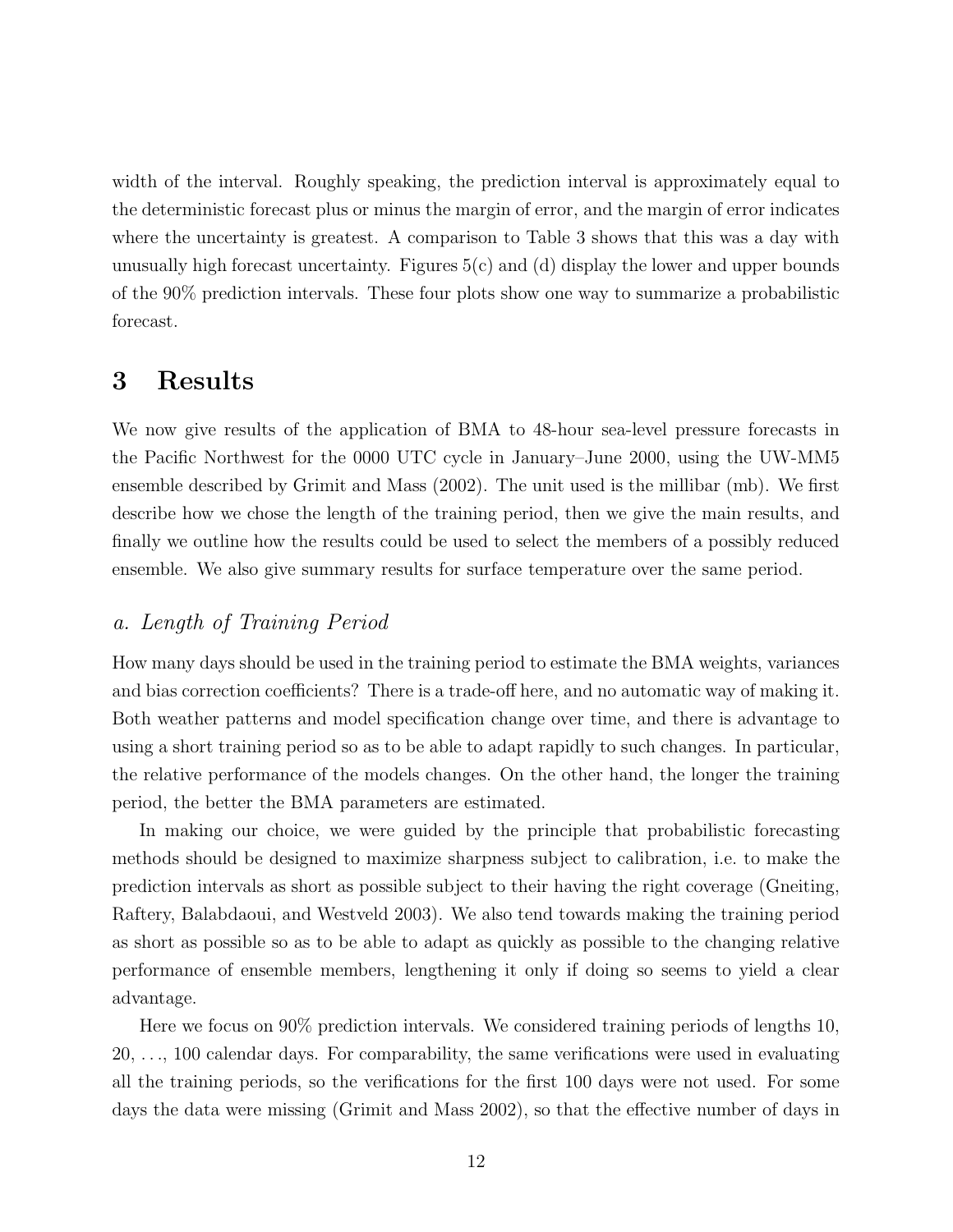

Figure 5: BMA Probabilistic 48-Hour Forecast of Sea-Level Pressure for the Pacific Northwest, Initialized at 0000 UTC on February 23, 2000. (a) BMA deterministic forecast. (b) BMA margin of error, defined as half the width of the 90% prediction interval. (c) Lower and (d) upper bound of the 90% prediction interval.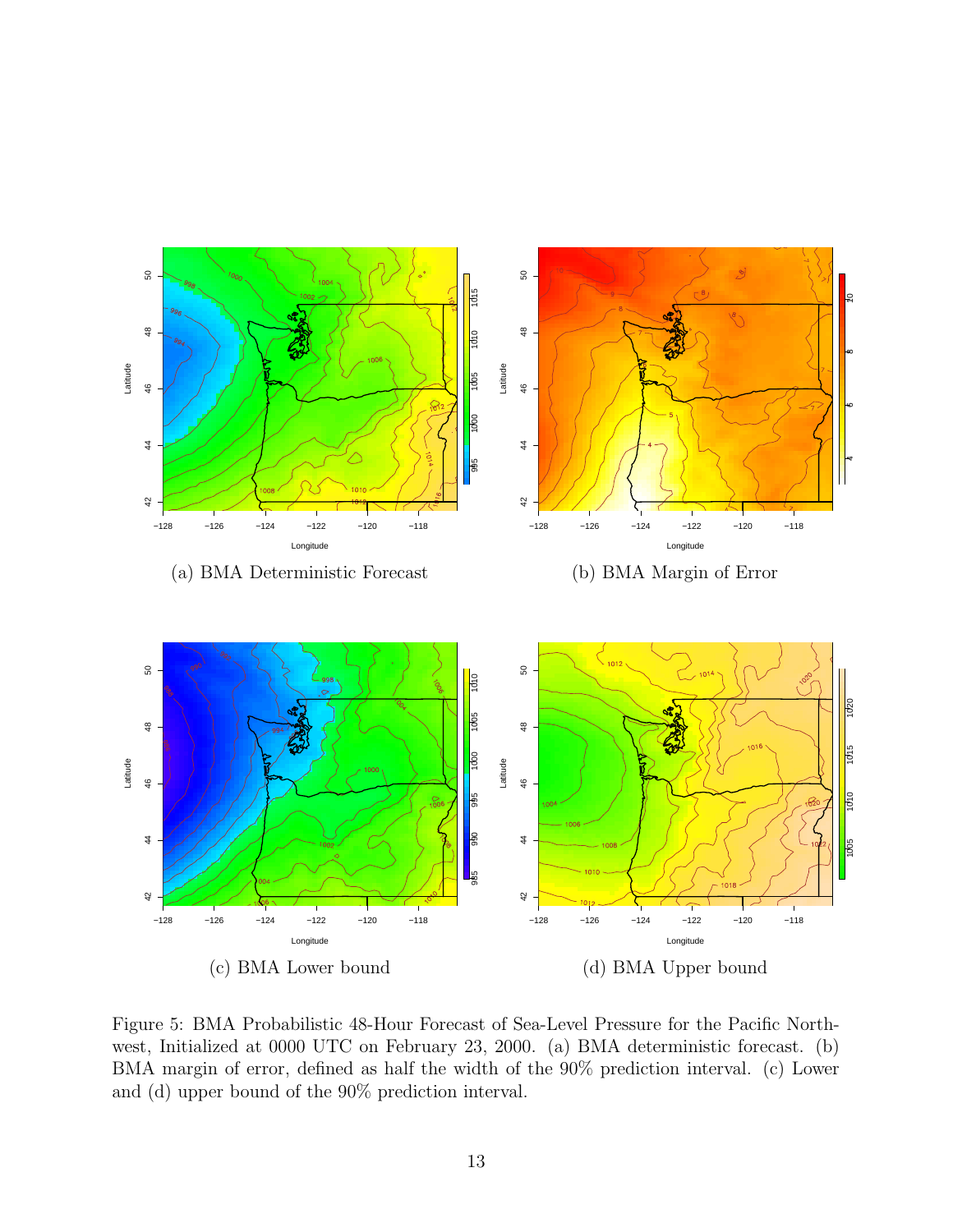the training data was typically smaller than the nominal number of calendar days.

Figure 6(a) shows the coverage of BMA 90% prediction intervals. It seems clear that 10 and 20-day training periods yield underdispersive PDFs, as do the 30-day periods, although less so. The 40-day training period gives accurate coverage, and longer periods give BMA PDFs that are slightly overdispersive. Figure 6(b) shows the average lengths of the 90% prediction intervals. These increase beyond 40 days, suggesting that there is little to be gained by increasing the length beyond 40 days. Thus a 40-day training period seems closest to maximizing sharpness subject to calibration: among those that are reasonably well calibrated (40 days and above), it has the shortest average intervals.

Figure  $6(c)$  shows the RMSE of the BMA deterministic forecast given by (4). This decreases as the length of the training period increases from 10 to 40 days, and continues to decrease thereafter up to 80 days, but more slowly. Finally, Figure 6(d) shows the ignorance score for BMA. This is the average of the negative of the natural logarithms of the BMA PDFs evaluated at the observations. It was proposed by Good (1952), and its use in the present context was suggested by Roulston and Smith (2002). Smaller scores are preferred. Like the RMSE, this decreases rapidly as the training period increases from 10 to 40 days, and more slowly as the training period is increased beyond 40 days.

To summarize these results, it seems that there are substantial gains in increasing the training period up to 40 days, and that beyond that there is little gain. We have therefore used 40 days here. It seems likely that different training periods would be best for other variables, forecast horizons, time periods and regions. Further research on how best to choose the length of the training period is needed, and a good automatic way of doing this would be useful.

### b. Results

We now give results for BMA, using the same evaluation dataset as was used to compare the different training periods. The calibration rank histogram for BMA is shown in Figure 7. To compute the calibration rank histogram we proceeded as follows. For each forecast initialization time at each station, we computed the BMA cumulative distribution function (CDF), and we found its value at the verifying observation. We then formed the histogram of these BMA CDF values. This should be uniform if the predictive PDF is calibrated; it can be compared directly with the verification rank histogram of the underlying ensemble in Figure 2. As can be seen, it was reasonably well calibrated, and clearly much more so than the ensemble itself.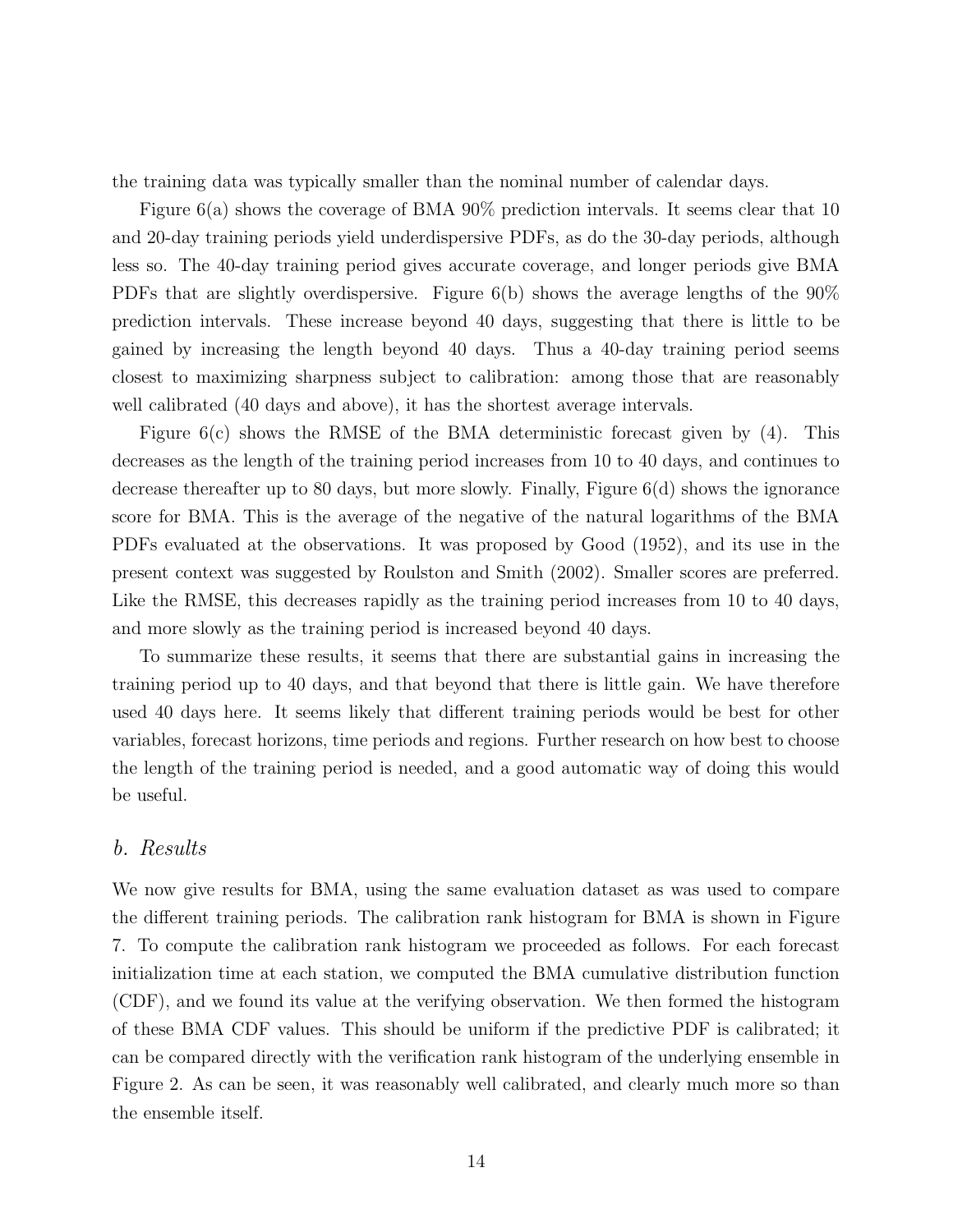

Figure 6: Comparison of Training Period Lengths for Sea-Level Pressure: (a) Coverage of 90% prediction intervals. (b) Average width of 90% prediction intervals. (c) RMSE of BMA deterministic forecasts. (d) Ignorance score.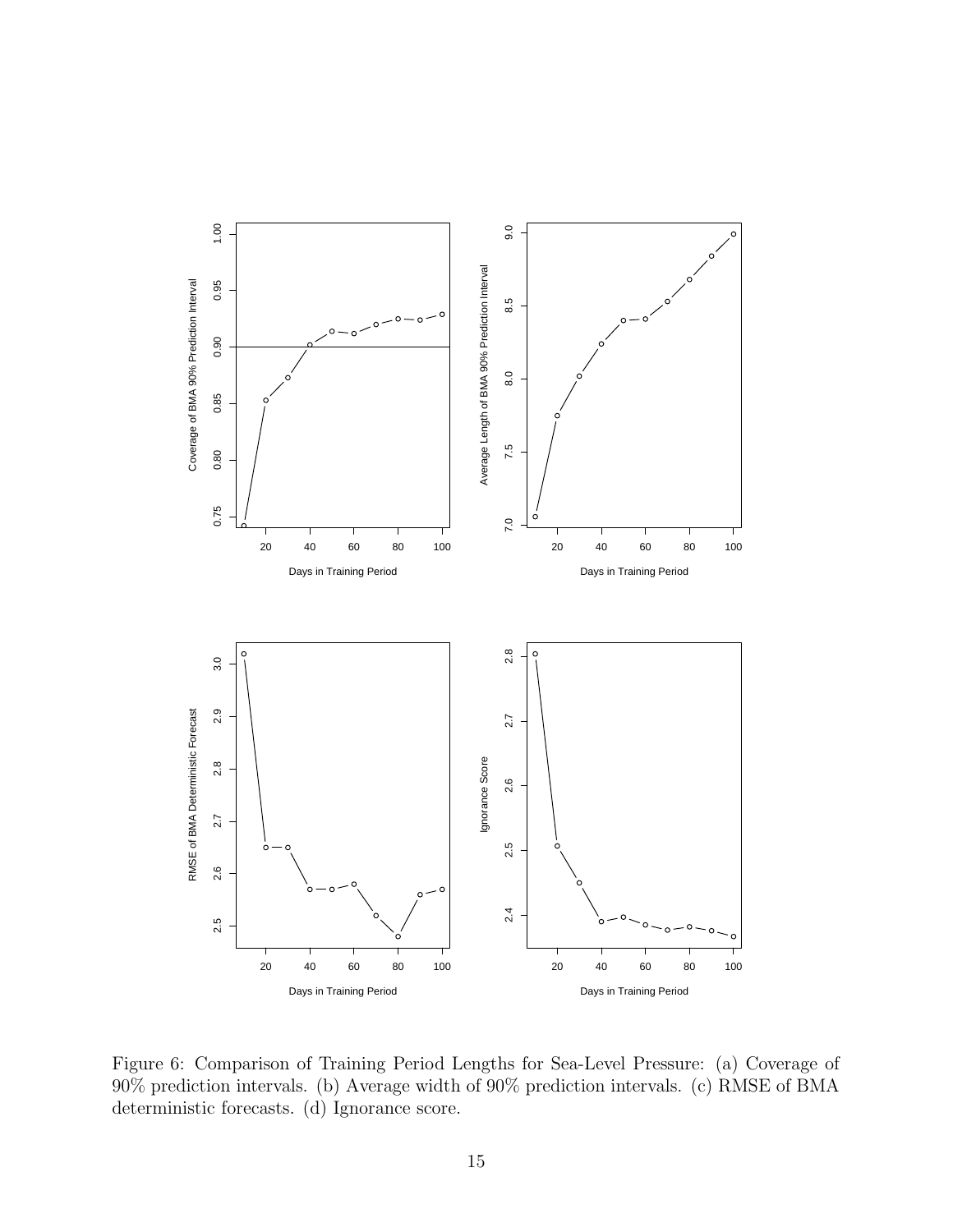

Figure 7: Calibration Rank Histogram for Bayesian Model Averaging for Sea-Level Pressure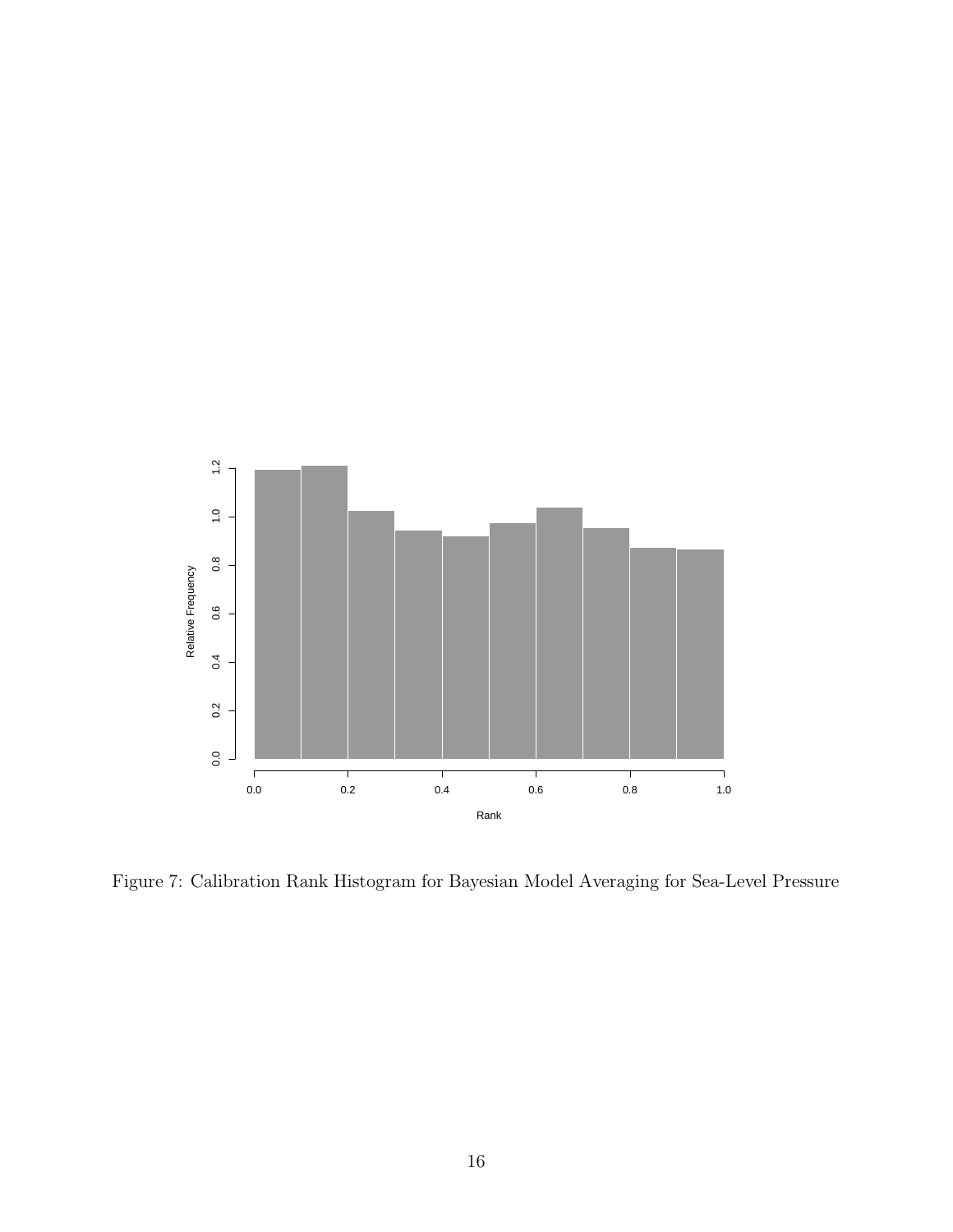| Interval           | $66.7\%$ Interval $90\%$ Interval |      |
|--------------------|-----------------------------------|------|
| Sample climatology | 66.7                              | 90.0 |
| Ensemble range     | 53.9                              |      |
| <b>BMA</b>         | 65.6                              | 90.2 |

Table 2: Coverage of Prediction Intervals for Sea-Level Pressure (%)

Figure 8 shows the BMA weights for the five ensemble members over the evaluation period. The weights for ETA-MM5 and NGM-MM5 were consistently low throughout, while the weights for AVN-MM5 were consistently substantial. There seemed to be a tradeoff between CMC-GEM-MM5 and NOGAPS-MM5: in the first half of the evaluation period CMC-GEM-MM5 had high weight and NOGAPS-MM5 had low weight, while in the second half of the period the opposite was the case. The average weights of the five ensemble members over the evaluation period were as follows: AVN-MM5: 0.38; CMC-GEM-MM5: 0.16; ETA-MM5: 0.01; NGM-MM5: 0.01; NOGAPS-MM5: 0.44. This suggests that the ETA-MM5 and NGM-MM5 forecasts were not useful during this period, relative to the other three ensemble members. However, the ETA-MM5 and NGM-MM5 forecasts were useful in January and February 2000, as is seen from the BMA weights for the Powell River, B.C. forecasts in Table 1, which were issued well before the evaluation period in the current experiment.

Table 2 shows the coverage of various prediction intervals. We included the prediction interval from sample climatology, i.e. from the marginal distribution of our full dataset; this interval is the same for each day and is useful as a baseline for methods that use the numerical weather predictions. There were no strong seasonal effects in our data and the distribution of sea-level pressure was roughly stationary in time, and spatial effects were a small part of overall variability, making it more reasonable to use sample climatology as a baseline. The climatological forecast is of course well calibrated, but at the expense of producing very wide intervals, as we will see. The ensemble range is underdispersive, as we have already seen. The BMA intervals are close to having the right coverage.

Table 3 shows the average widths of the prediction intervals considered. The ensemble range was much narrower on average than the climatological 66.7% interval, but the price of this was that the ensemble range was far from being a calibrated interval and was underdispersive. The BMA 66.7% interval was not much wider on average than the ensemble range, and it is calibrated. The climatological and BMA 90% intervals were both approximately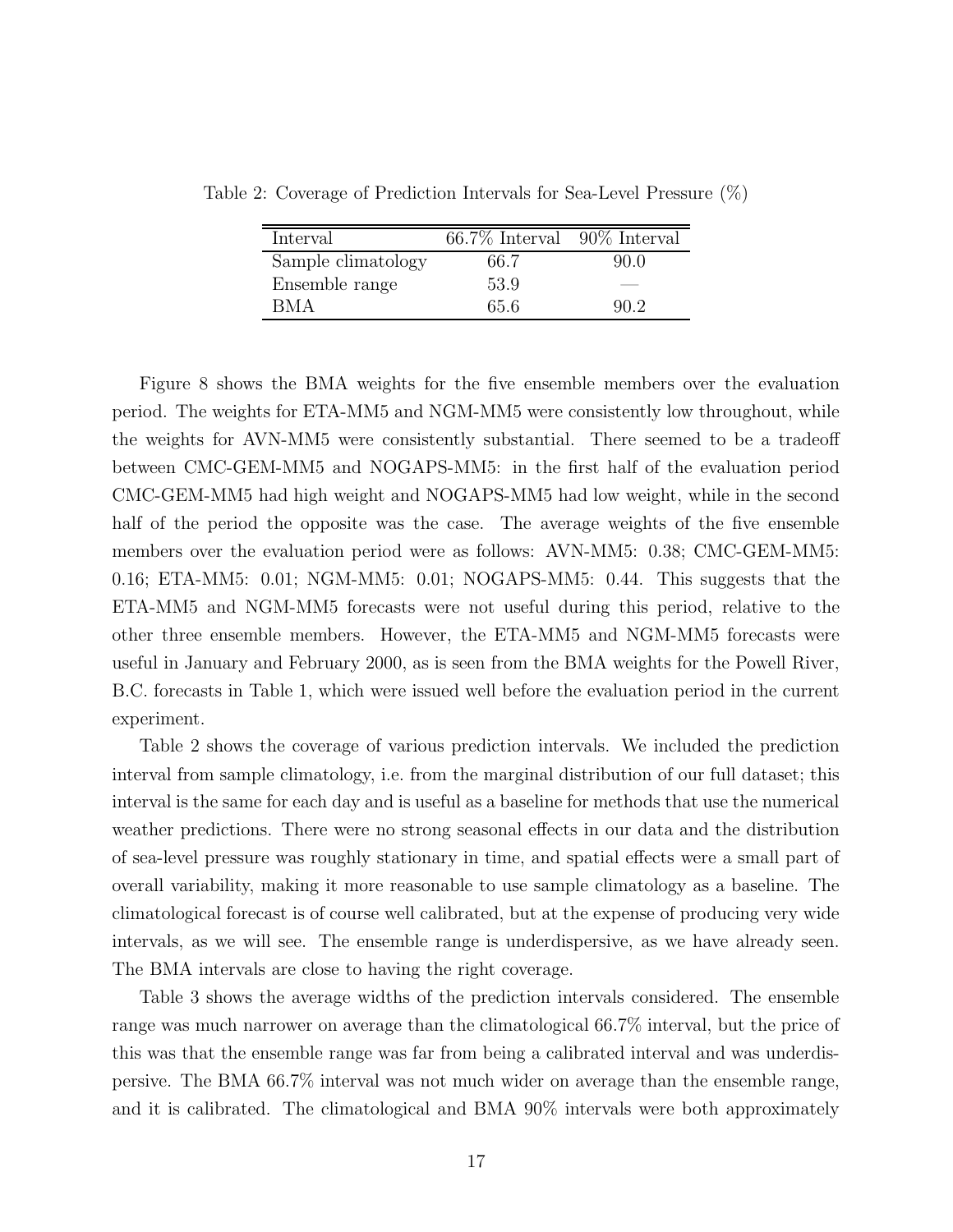

Figure 8: Bayesian Model Averaging Weights for the Five Models Over the Evaluation Period for Sea-Level Pressure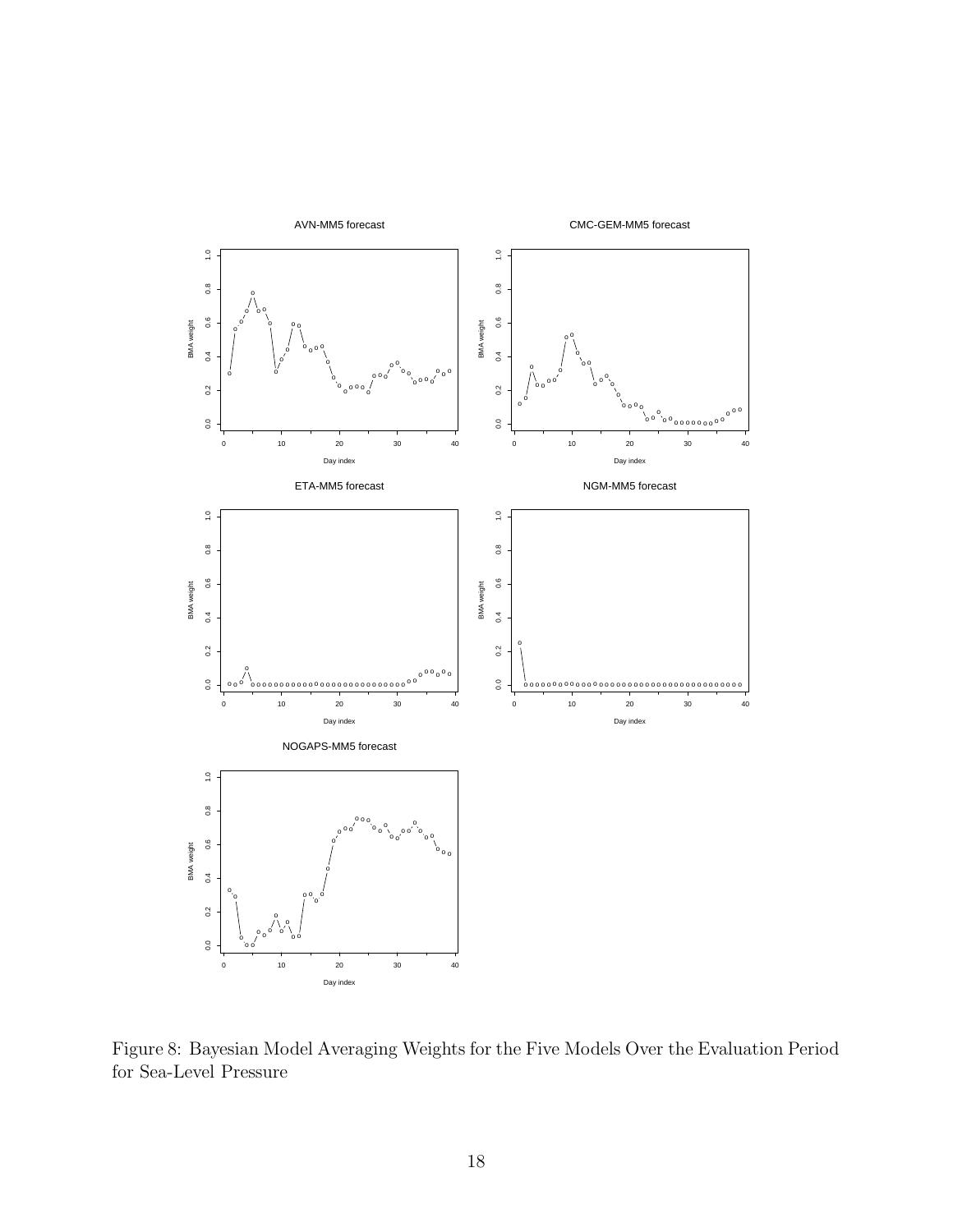Table 3: Average Width of Prediction Intervals for Sea-Level Pressure

| Interval           | $66.7\%$ Interval $90\%$ Interval |      |
|--------------------|-----------------------------------|------|
| Sample climatology | 13.2                              | 21.8 |
| Ensemble range     | 3.9                               |      |
| RM A               | 4.8                               | 82   |

Table 4: RMSEs of Deterministic Forecasts for Sea-Level Pressure

| Forecast           | <b>RMSE</b> |
|--------------------|-------------|
| Sample climatology | 5.70        |
|                    |             |
| AVN-MM5            | 2.90        |
| CMC-GEM-MM5        | 3.00        |
| ETA-MM5            | 3.25        |
| NGM-MM5            | 3.40        |
| NOGAPS-MM5         | 3.21        |
|                    |             |
| Ensemble mean      | 2.72        |
| BMA.               | 2.57        |

calibrated, but the BMA intervals were over 60% narrower on average.

Table 4 shows the RMSEs of the various deterministic forecasts considered over the evaluation period. The numerical weather prediction forecasts performed much better than the approximate climatological forecast (with all forecasts equal to the sample mean), and among these the AVN-MM5 forecast was best on average. The ensemble mean performed better than any of the individual ensemble members, with RMSE 6% lower than that for the best ensemble member. This agrees with published results for several ensembles, including the UW ensemble on which our work is based (Grimit and Mass 2002). The BMA deterministic forecast given by (4) in turn performed better than the ensemble mean, with RMSE 6% lower than that of the ensemble mean, and was the best forecast considered for these data.

## c. Selecting Ensemble Members: Results for a Reduced Ensemble

Ensemble forecasts are very demanding in terms of computational time, and so it is important that the members of the ensemble be carefully selected. Often the number of ensemble runs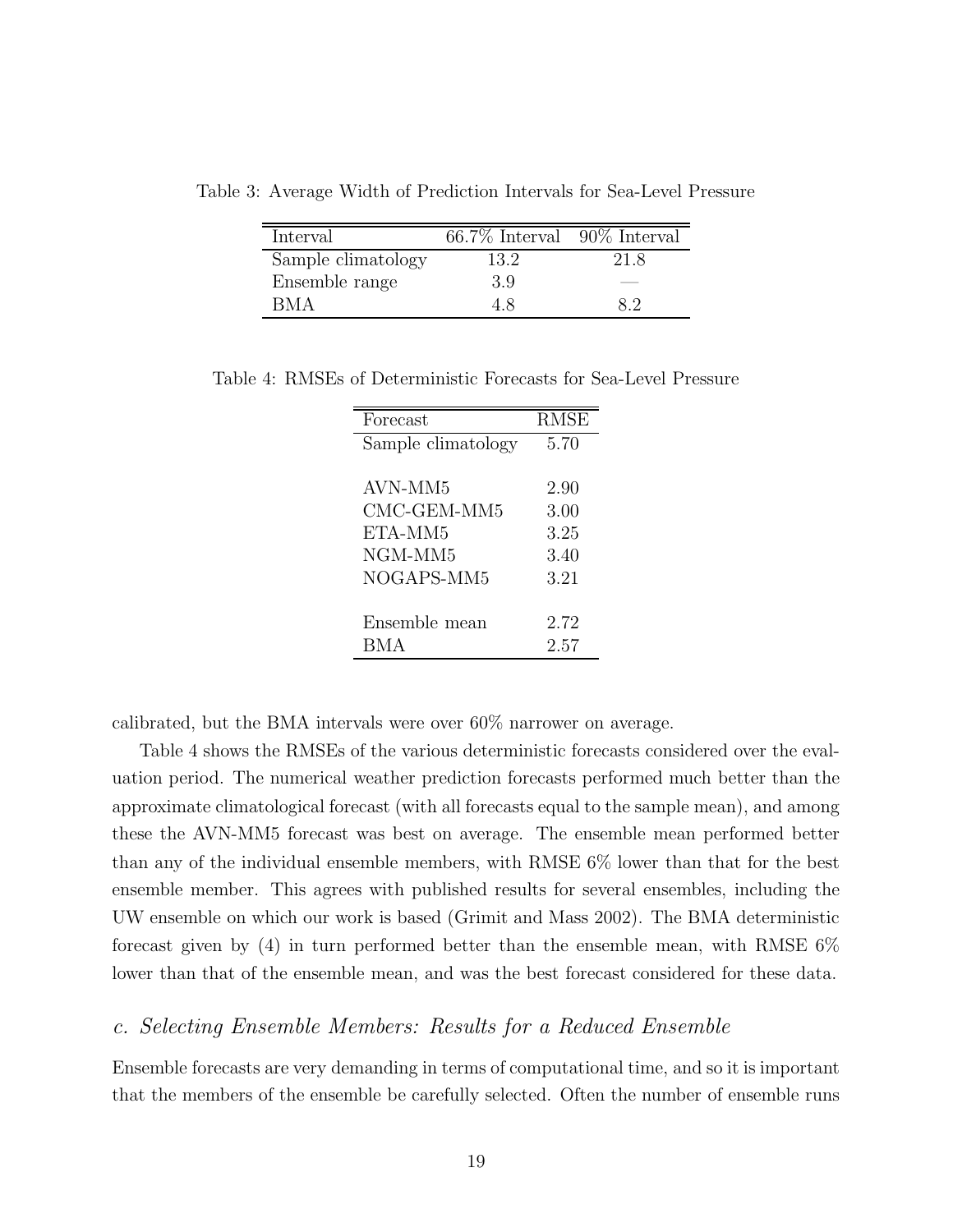|                   | 90% Prediction Interval |         |             |           |
|-------------------|-------------------------|---------|-------------|-----------|
|                   |                         | Average |             | Ignorance |
|                   | Coverage                | Width   | <b>RMSE</b> | Score     |
| 5-member ensemble | $90.2\%$                | 8.25    | 2.57        | 2.390     |
| 3-member ensemble | $90.5\%$                | 8 27    | 2.57        | 2.384     |

Table 5: Comparison of BMA PDFs from the Five-Member Ensemble and the Reduced Three-Member Ensemble for Sea-Level Pressure

Note: The ignorance score is the mean negative log predictive probability of the observed values.

that can be done by an organization is limited, and large ensembles make demands on computer and personnel resources that could be used for other purposes.

Our approach provides a way of selecting ensemble members in situations where the individual ensemble members come from different, identifiable sources. The BMA weights provide a measure of the relative usefulness of the ensemble members, and so it would seem reasonable to consider eliminating ensemble members that consistently have low weights. Over our evaluation period, two of the ensemble members, ETA-MM5 and NGM-MM5 had very low weights on average, both averaging 0.01. One might then consider eliminating these two members, and using instead a reduced three-member ensemble.

Table 5 compares the results for the five-member and the reduced three-member ensemble over the evaluation period. They are almost indistinguishable, and the ignorance score actually improves slightly when the two less useful members are removed. This would suggest that these members can be removed with little cost in terms of performance, and the operational gain could be considerable. Before making such a decision, however, it would be necessary to study the BMA weights over a longer period and for all the variables and forecast horizons of interest. Ensemble members that contribute little to forecasting one variable might be useful for others.

## d. Results for Surface Temperature

We now briefly summarize the results for 48-hour forecasts of surface temperature for the same region and time period. These are qualitatively similar to those for sea-level pressure. The results for choice of training period are very similar to those for sea-level pressure, and again point to a 40-day training period as being best. The unit used is degrees Celsius.

Table 6 shows the coverage of the various prediction intervals. The ensemble range is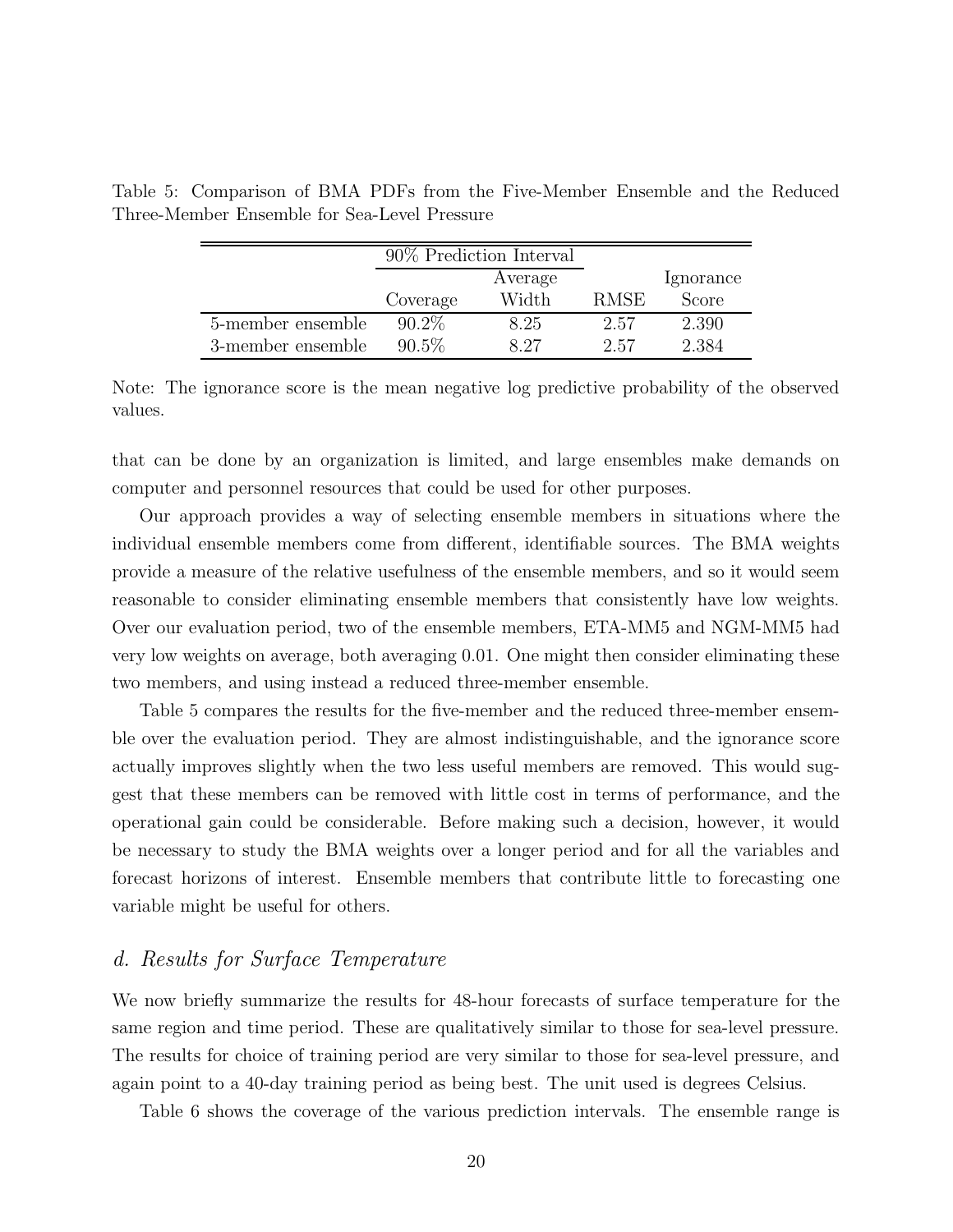Table 6: Coverage of Prediction Intervals for Surface Temperature (%)

| Interval           | $66.7\%$ Interval $90\%$ Interval |      |
|--------------------|-----------------------------------|------|
| Sample climatology | 66.7                              | 90.0 |
| Ensemble range     | 26.1                              |      |
| <b>BMA</b>         | 66.5                              | 89.6 |

Table 7: Average Width of Prediction Intervals for Surface Temperature

| Interval           | $66.7\%$ Interval $90\%$ Interval |      |
|--------------------|-----------------------------------|------|
| Sample climatology | 17.2                              | 28.3 |
| Ensemble range     | 2.2                               |      |
| RM A               | 53                                | 95   |

strikingly underdispersed, more than for sea-level pressure, including only 26.1% of the actual observations, as against the theoretical 66.7% if the ensemble were well calibrated. BMA is well calibrated.

Table 7 shows the average widths of the prediction intervals for temperature. The ensemble range is very narrow but, as we have seen, this is at the cost of being poorly calibrated. The BMA intervals are at least 66% shorter than the intervals from sample climatology. Evidently, sample climatology is less useful as a baseline for surface temperature than it is for sea-level pressure, given seasonal and topographic effects.

Table 8 shows the RMSEs of the various deterministic forecasts. The ensemble mean is as good as the best single model forecast (again from AVN-MM5), and the BMA deterministic forecast has an RMSE that is 11% lower.

## 4 Discussion

We have proposed a new method for statistical postprocessing of ensemble output to produce calibrated and sharp predictive PDFs. It is based on Bayesian model averaging, a statistically principled way of combining forecasts from different models and analyses, and provides a theoretical explanation of the empirical phenomenon of ensembles exhibiting a spreadskill relationship while still being underdispersive. In our case study, the BMA PDFs were much better calibrated than the ensemble itself, and produced prediction intervals that were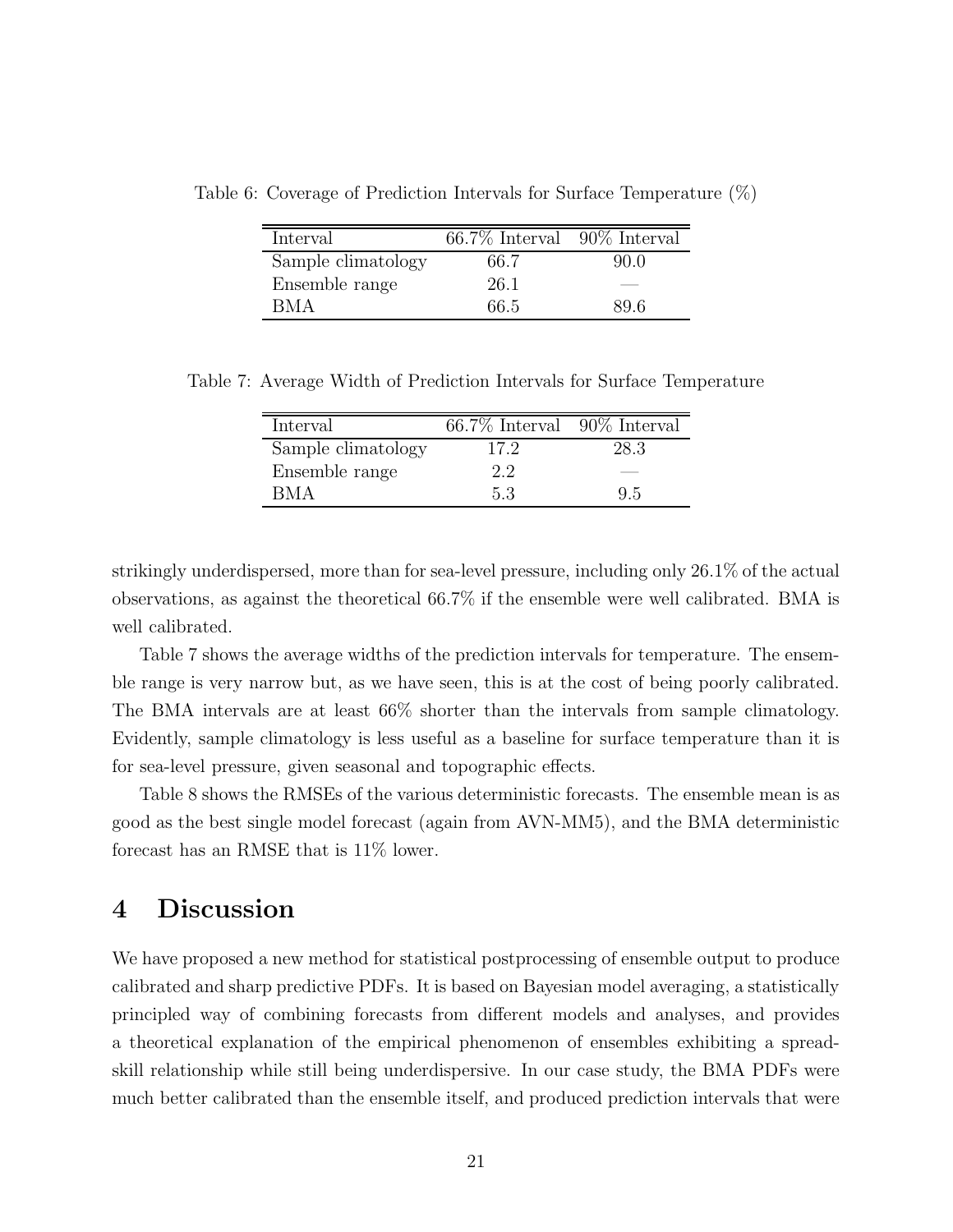| Forecast           | <b>RMSE</b> |
|--------------------|-------------|
| Sample climatology | 8.53        |
|                    |             |
| AVN-MM5            | 3.31        |
| CMC-GEM-MM5        | 3.48        |
| ETA-MM5            | 3.40        |
| NGM-MM5            | 3.41        |
| NOGAPS-MM5         | 3.66        |
|                    |             |
| Ensemble mean      | 3.31        |
| BMA                | 2.94        |

Table 8: RMSEs of Deterministic Forecasts for Surface Temperature

much sharper than those produced by approximate climatology. In addition, the BMA deterministic forecast had a lower RMSE than any of the individual ensemble members, and also than the ensemble mean, although the latter was also better than any of the ensemble members.

Our approach uses observations and forecasts to estimate the BMA model for a spatial region, and is thus applicable to the production of probabilistic forecasts on a grid. In our experiment we applied it to the UW-MM5 ensemble's 12-km domain, the Pacific Northwest, and it would seem desirable that the model be estimated separately for different spatial regions. Clearly such regions should be fairly homogeneous with respect to the variable being forecast, but precisely how to determine them needs further research. We have used observations to estimate the model, but it would be possible to do so also using an analysis, and this may be preferable in regions where there are few observational assets.

Our experiments here have been with short-range mesoscale probabilistic forecasting from multianalysis ensembles, but it would seem feasible also to apply the idea to other situations, including medium-range and synoptic forecasting, and to perturbed observations, singular vector, bred and poor man's ensembles. Our implementation has been for the situation where the ensemble members come from clearly distinguishable sources. In other cases, such as the current synoptic NCEP and ECMWF ensembles, it may be more appropriate to consider some or all of the ensemble members as being from the same source, and hence to treat them equally. This can be accommodated within our approach with a small change in the model: for ensemble members viewed as equivalent, the BMA weights  $w_k$  in (2) would be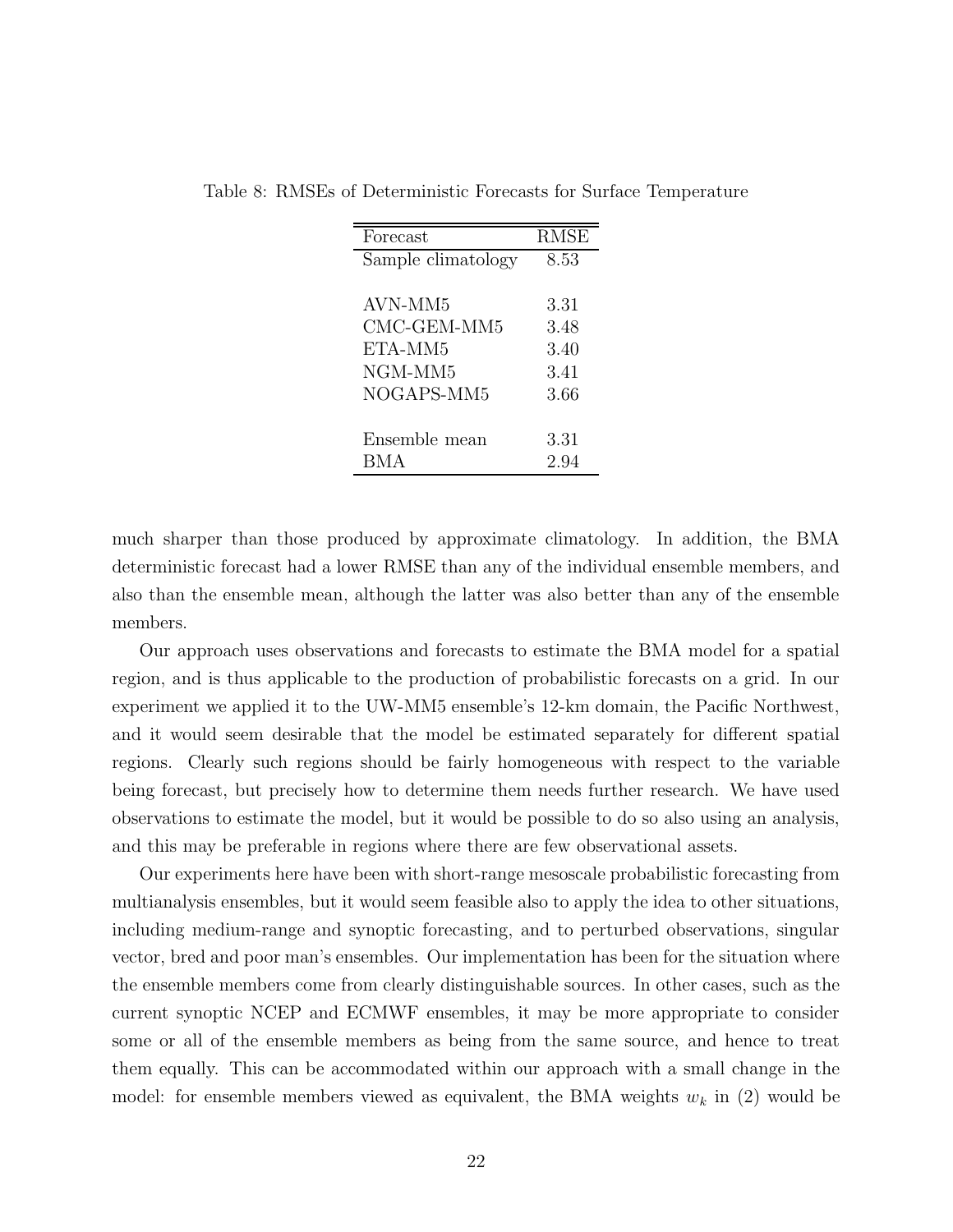constrained to be equal. The EM algorithm can still be used, with a small modification.

In our experiments we have assumed that the conditional densities  $g_k(y|\tilde{f}_k)$  in the BMA model (2) can reasonably be taken to be normal densities. This works well for sea-level pressure, and in experiments that we summarized above it also worked well for surface temperature data. However, this may not apply so directly to wind speed and precipitation data, because they tend to have a positive probability of being equal to or very close to zero, and because their distribution tends to be skewed. The BMA approach itself could be extended to these situations by using a non-normal conditional distribution  $g_k(y|\tilde{f}_k)$  in (2). It has been common to model wind speed using a Weibull distribution and precipitation using a Gamma distribution, and it may be necessary to augment these with a component representing a positive probability of being equal to zero. This can be done within the framework of generalized linear models (McCullagh and Nelder 1989), and one example of how to model precipitation in this way was given by Stern and Coe (1984).

One way to improve the performance of this method is to improve the bias correction method. In our experiment we used a very simple linear bias correction method. Model output statistics (MOS) is the dominant approach to bias correction, and may give improved results (Wilks 1995). Approaches based on spatial and temporal neighborhoods have also been proposed, for example Eckel and Mass (2003) and Gel, Raftery, and Gneiting (2003b). Note that to be useful in our context, bias correction methods need to be applicable to grid-based forecasts and not just to forecasts at observation sites. It is clear from (2) that the MOS and neighborhood bias correction methods mentioned can be combined with BMA to produce probabilistic forecasts.

Our method produces a predictive PDF for one location, but it does not reproduce the spatial correlation properties of error fields. Various ways of creating ensembles of entire fields that reproduce the spatial correlation of the error field have been proposed for the situation where just one numerical weather prediction model and initialization is used (Houtekamer and Mitchell 1998; Houtekamer and Mitchell 2001; Gel, Raftery, and Gneiting 2003a). Such methods could be combined with the present proposal to produce multimodel and/or multianalysis ensembles that reproduce spatial correlation of error fields by creating ensembles of fields corresponding to each ensemble member, and simulating a number of fields from each of these ensembles that is proportional to the corresponding BMA weight.

Hamill and Colucci (1997, 1998) proposed a statistical postprocessing method based on directly adjusting the probabilities in the rank histogram; this method was applied by Eckel and Walters (1998). This worked well, but differs from the present approach in not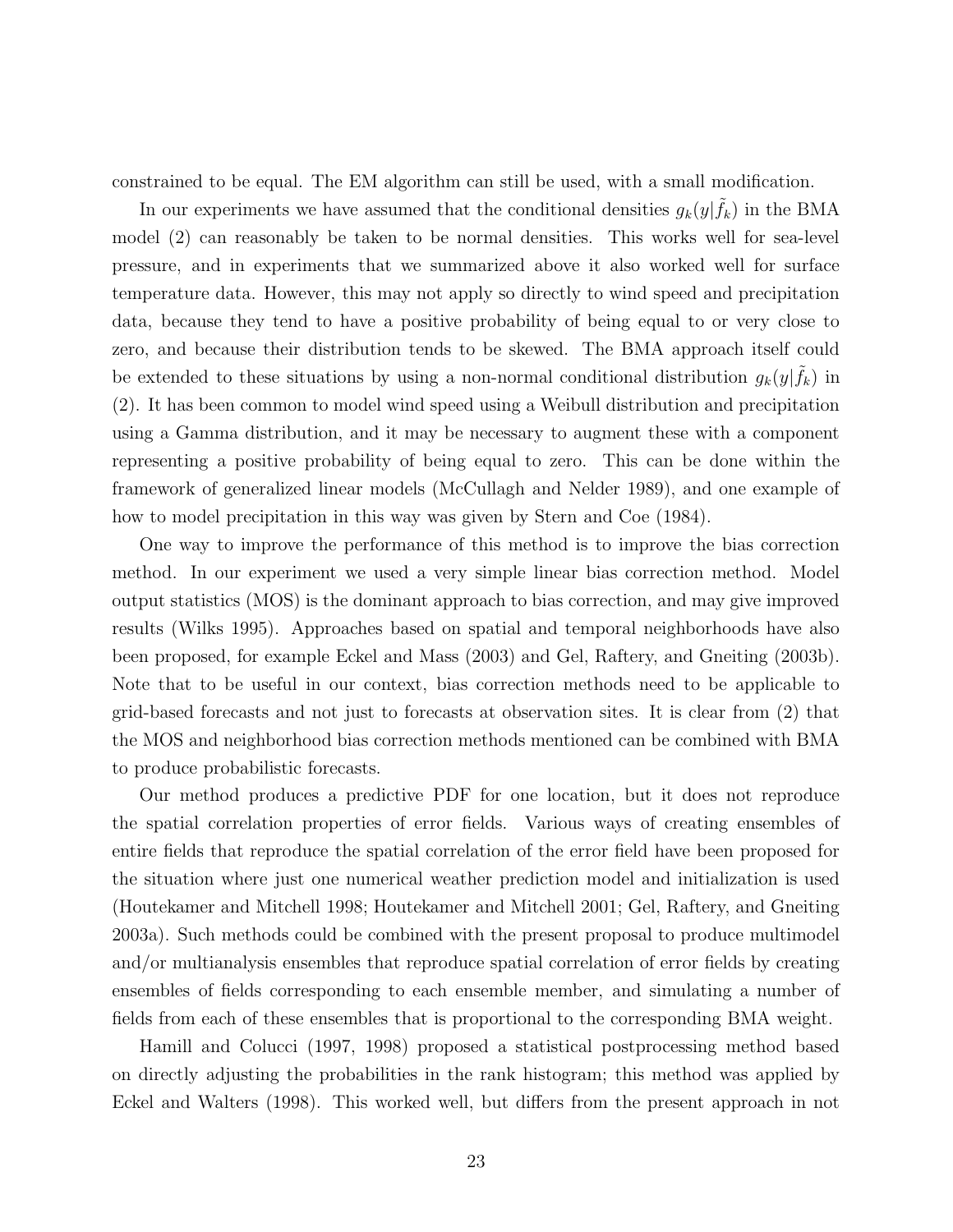being based on a principled probabilistic model. Wilks (2002) proposed to smooth forecast ensembles by fitting mixtures of Gaussian distributions to ensemble data. This is related to the BMA approach, but does not account for ensemble underdispersion.

A different approach to postprocessing an ensemble called "best member dressing" has been proposed by Roulston and Smith (2003). This consists of identifying the best member of an ensemble for each element of a historic record, finding the error in that ensemble member forecast, finding the empirical distribution of such errors, and then "dressing" each forecast in the ensemble with the empirical error distribution found in this way. Viewed in this way, BMA could also be viewed as a way of dressing an ensemble of forecasts. The approaches differ in some ways, however. The method of Roulston and Smith (2003) is designed for the situation where all the ensemble members can be treated equally, as exchangeable, and, for example, it treats the ECMWF control forecast in the same way as the other 50 members of the ECMWF ensemble. In contrast, BMA is applicable to the situation where the ensemble members come from different, identifiable sources, but is also applicable to the exchangeable situation, as we have noted. For example, BMA would allow different treatment of the control and other ECMWF ensemble members in a straightforward way.

Best member dressing is based on the assumption that the best member can be identified with high probability, and as such does not take uncertainty about the identification of the best member into account. Usually, however, there is considerable uncertainty about which is the best member. In contrast, BMA takes account of this uncertainty through the use of the mixture likelihood, and it is estimated explicitly by the  $\hat{z}_{kst}$  that are produced by the EM algorithm.

BMA is designed to produce probabilistic forecasts, but as a byproduct it also produces a deterministic forecast, and this outperformed all the ensemble members as well as the ensemble mean in our experiment. It has also been proposed that forecasts be combined using multiple linear regression to produce a single deterministic forecast or "superensemble" (van den Dool and Rukhovets 1994; Krishnamurti, Kishtawal, LaRow, Bachiochi, Zhange, Williford, Gadgil, and Surendan 1999; Kharin and Zwiers 2002). It seems likely that BMA and regression would give similar forecasts. However, one difference is that the weights in BMA are constrained to be positive, whereas those in regression are not; see, for example, Tables 2, 4, 5 and 6 in van den Dool and Rukhovets (1994). Negative weights seem hard to interpret in this context; they imply that, all else equal, temperature (for example) is predicted to be higher when the forecast with the negative weight is lower. Stefanova and Krishnamurti (2002) have proposed a way of using superensembles to estimate the probability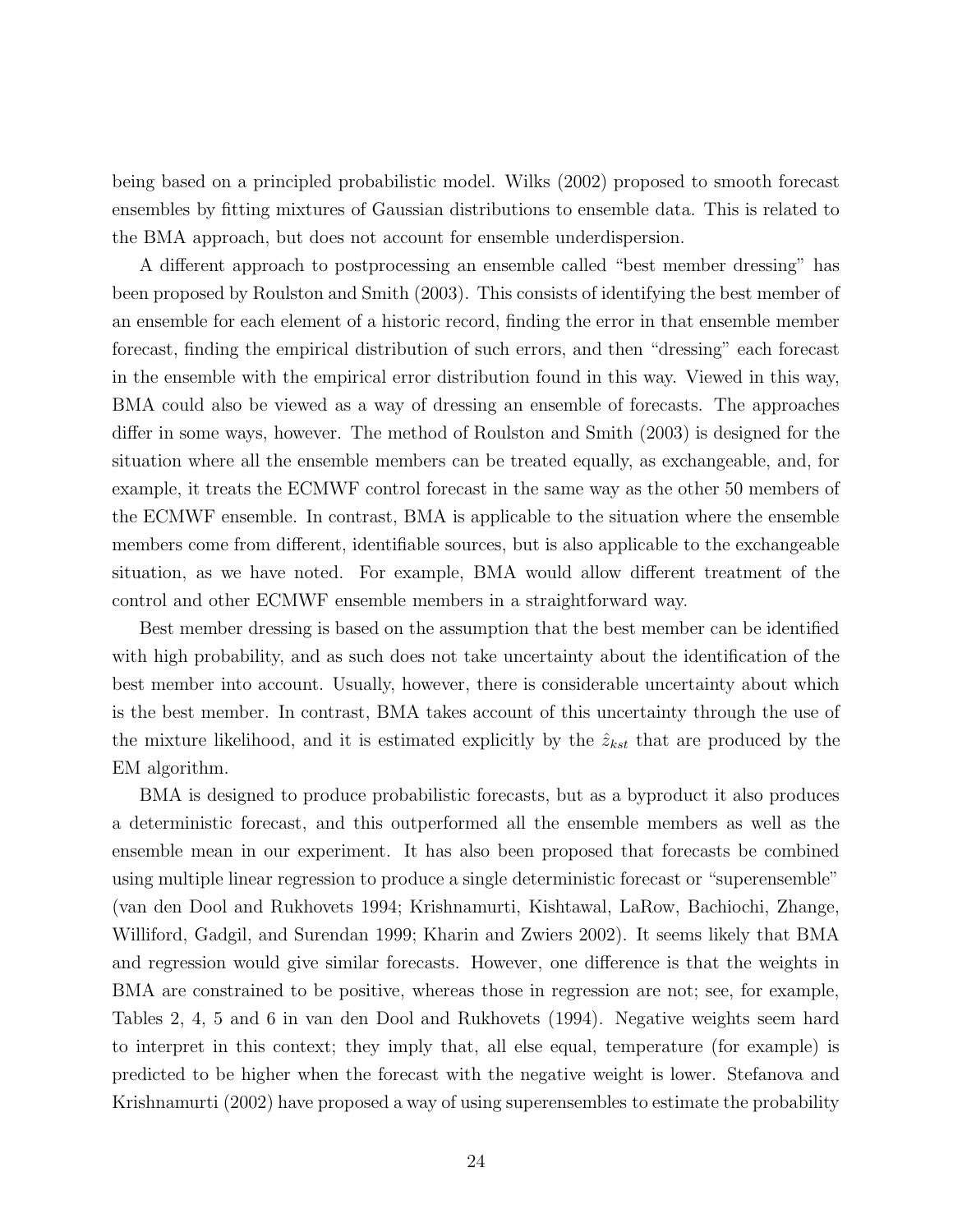of a dichotomous event. This does not appear to apply to estimating the PDFs of continuous weather quantities, and the problem of interpreting negative coefficients continues to apply in this case.

Acknowledgements: The authors are grateful to Mark Albright, Eric Grimit and Clifford Mass for helpful discussions and useful comments, and for providing data. This research was supported by the DoD Multidisciplinary University Research Initiative (MURI) program administered by the Office of Naval Research under Grant N00014-01-10745.

## References

Casella, G. and R. L. Berger (2001). Statistical Inference (2nd ed.). Brooks Cole.

- Dempster, A. P., N. M. Laird, and D. B. Rubin (1977). Maximum likelihood from incomplete data via the EM algorithm. Journal of the Royal Statistical Society, Series B 39, 1–39.
- Eckel, F. and C. F. Mass (2003). Towards an effective short-range ensemble forecast system. In Proceedings of the Workshop on Ensemble Forecasting, Val-Morin, Québec. Available at www.cdc.noaa.gov/˜hamill/ef workshop 2003 schedule.html.
- Eckel, F. and M. Walters (1998). Calibrated probabilistic quantitative precipitation forecasts based on the MRF ensemble. Weather and Forecasting 13, 131–1147.
- Epstein, E. S. (1969). Stochastic dynamic prediction. Tellus 21, 739–759.
- Fisher, R. A. (1922). On the mathematical foundations of theoretical statistics. Philosophical Transactions of the Royal Society of London, Series A 222, 309–368.
- Gel, Y., A. E. Raftery, and T. Gneiting (2003a). Calibrated probabilistic mesoscale weather field forecasting: The geostatistical output perturbation (GOP) method. Technical Report 427, Department of Statistics, University of Washington. Available at www.stat.washington.edu/tech.reports.
- Gel, Y., A. E. Raftery, and T. Gneiting (2003b). Combining local and global gridbased bias removal for mesoscale numerical weather prediction models. Unpublished manuscript, Department of Statistics, University of Washington.
- Gneiting, T., A. E. Raftery, F. Balabdaoui, and A. Westveld (2003). Verifying probabilistic forecasts: Calibration and sharpness. In Proceedings of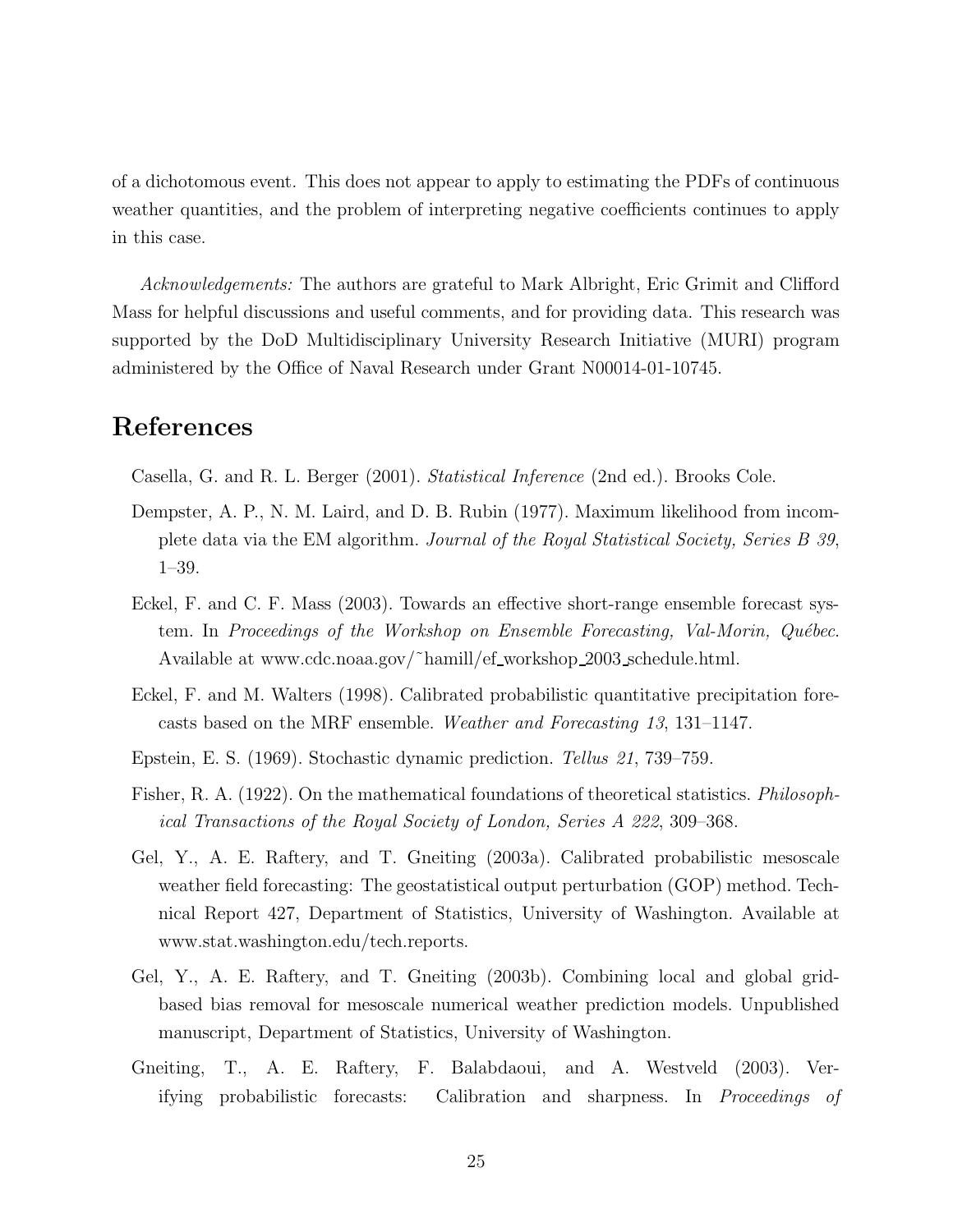the Workshop on Ensemble Forecasting, Val-Morin, Québec. Available at www.cdc.noaa.gov/˜hamill/ef workshop 2003 schedule.html.

- Good, I. J. (1952). Rational decisions. Journal of the Royal Statistical Society, Series B 14, 107–114.
- Grimit, E. P. and C. F. Mass (2002). Initial results of a mesoscale short-range ensemble forecasting system over the Pacific Northwest. Weather and Forecasting 17, 192–205.
- Hamill, T. M. and S. J. Colucci (1997). Verification of Eta-RSM short-range ensemble forecasts. Monthly Weather Review 125, 1312–1327.
- Hamill, T. M. and S. J. Colucci (1998). Evaluation of Eta-RSM ensemble probabilistic precipitation forecasts. Monthly Weather Review 126, 711–724.
- Hamill, T. M., C. Snyder, and R. E. Morss (2000). A comparison of probabilistic forecasts from bred, singular-vector, and perturbed observation ensembles. Monthly Weather Review 128, 1835–1851.
- Hoeting, J. A., D. M. Madigan, A. E. Raftery, and C. T. Volinsky (1999). Bayesian model averaging: A tutorial (with discussion). Statistical Science 14, 382–401. A corrected version with typos corrected is available at www.stat.washington.edu/www/research/online/hoeting1999.pdf.
- Hou, D., E. Kalnay, and K. K. Droegemeier (2001). Objective verification of the SAMEX'98 ensemble forecast. Monthly Weather Review 129, 73–91.
- Houtekamer, P. L. and J. Derome (1995). Methods for ensemble prediction. Monthly Weather Review 123, 2181–2196.
- Houtekamer, P. L. and H. L. Mitchell (1998). Data assimilation using an ensemble Kalman filter technique. Monthly Weather Review 126, 796–811.
- Houtekamer, P. L. and H. L. Mitchell (2001). A sequential ensemble Kalman filter for atmospheric data assimilation. Monthly Weather Review 128, 123–137.
- Kass, R. E. and A. E. Raftery (1995). Bayes factors. Journal of the American Statistical Association 90, 773–795.
- Kharin, V. V. and F. W. Zwiers (2002). Climate predictions with multimodel ensembles. Journal of Climate 15, 793–799.
- Krishnamurti, T. N., C. M. Kishtawal, T. E. LaRow, D. Bachiochi, Z. Zhange, C. E. Williford, S. Gadgil, and S. Surendan (1999). Improved weather and seasonal climate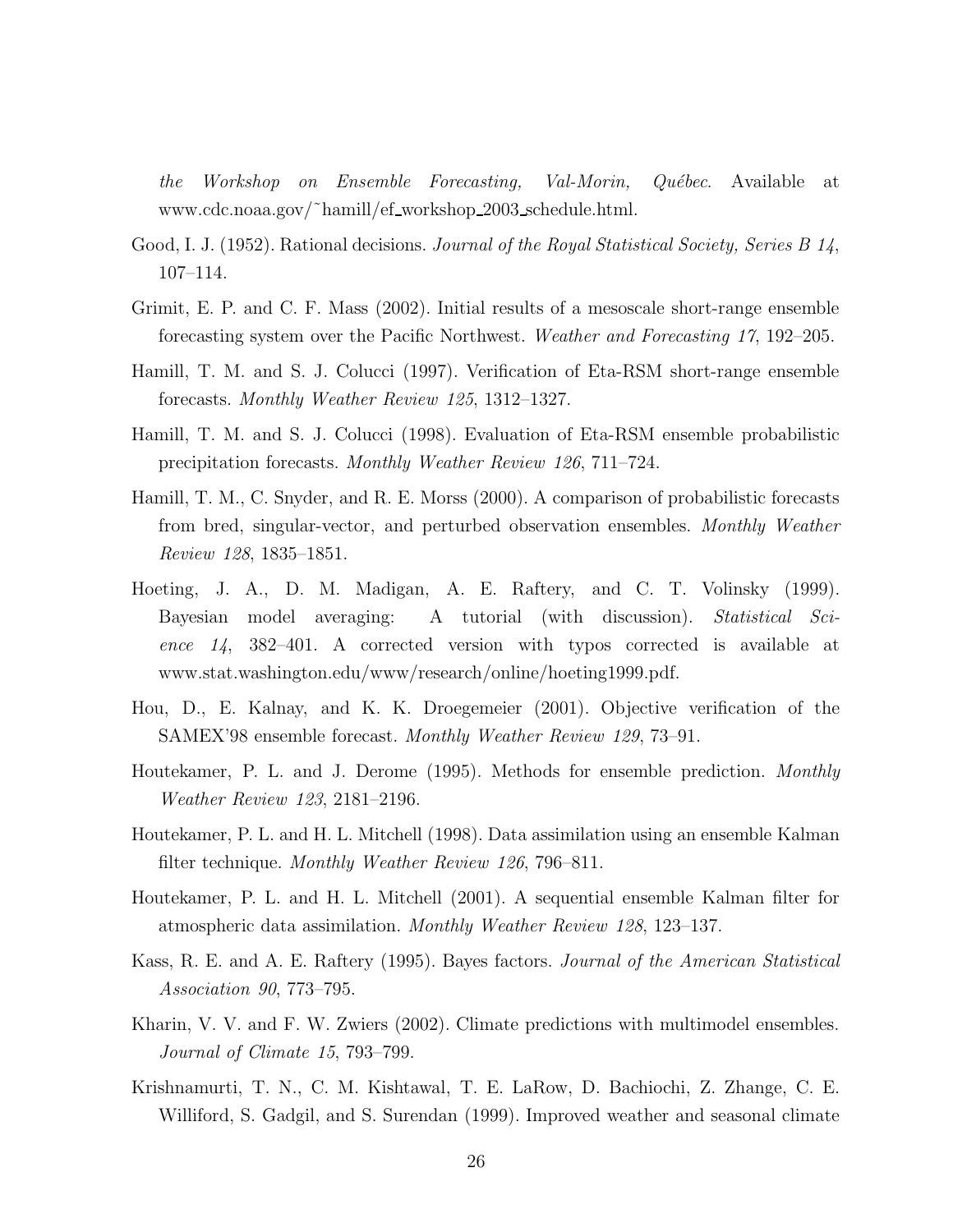forecasts from multimodel superensembles. Science 258, 1548–1550.

- Leamer, E. E. (1978). Specification Searches. New York: Wiley.
- Leith, C. E. (1974). Theoretical skill of Monte-Carlo forecasts. Monthly Weather Review 102, 409–418.
- McCullagh, P. and J. A. Nelder (1989). Generalized Linear Models (2nd ed.). London: Chapman and Hall.
- McLachlan, G. J. and T. Krishnan (1997). The EM Algorithm and Extensions. New York: Wiley.
- McLachlan, G. J. and D. Peel (2000). Finite Mixture Models. New York: Wiley.
- Molteni, F., R. Buizza, T. N. Palmer, and T. Petroliagis (1996). The ECMWF ensemble system: Methodology and validation. *Quarterly Journal of the Royal Meteorological* Society 122, 73–119.
- Raftery, A. E. (1993). Bayesian model selection in structural equation models. In K. A. Bollen and J. S. Long (Eds.), Testing Structural Equation Models, pp. 163–180. Newbury Park, Calif.: Sage.
- Raftery, A. E. and Y. Zheng (2003). Long-run performance of Bayesian model averaging. Journal of the American Statistical Association 98, to appear.
- Roulston, M. S. and L. A. Smith (2002). Evaluating probabilistic forecasts using information theory. Monthly Weather Review 130, 1653–1660.
- Roulston, M. S. and L. A. Smith (2003). Combining dynamical and statistical ensembles. Tellus 55A, 16–30.
- Stefanova, L. and T. N. Krishnamurti (2002). Interpretation of seasonal climate forecast using Brier skill score, the Florida State University superensemble, and the AMIP-I dataset. Journal of Climate 15, 537–544.
- Stensrud, D. J., H. E. Brooks, J. Du, M. S. Tracton, and E. Rogers (1999). Using ensembles for short-range forecasting. Monthly Weather Review 127, 433–446.
- Stern, R. D. and R. Coe (1984). A model fitting analysis of daily rainfall data. Journal of the Royal Statistical Society, Series A 147, 1–34.
- Toth, Z. and E. Kalnay (1993). Ensemble forecasting at the NMC: The generation of perturbations. Bulletin of the American Meteorological Society 74, 2317–2330.